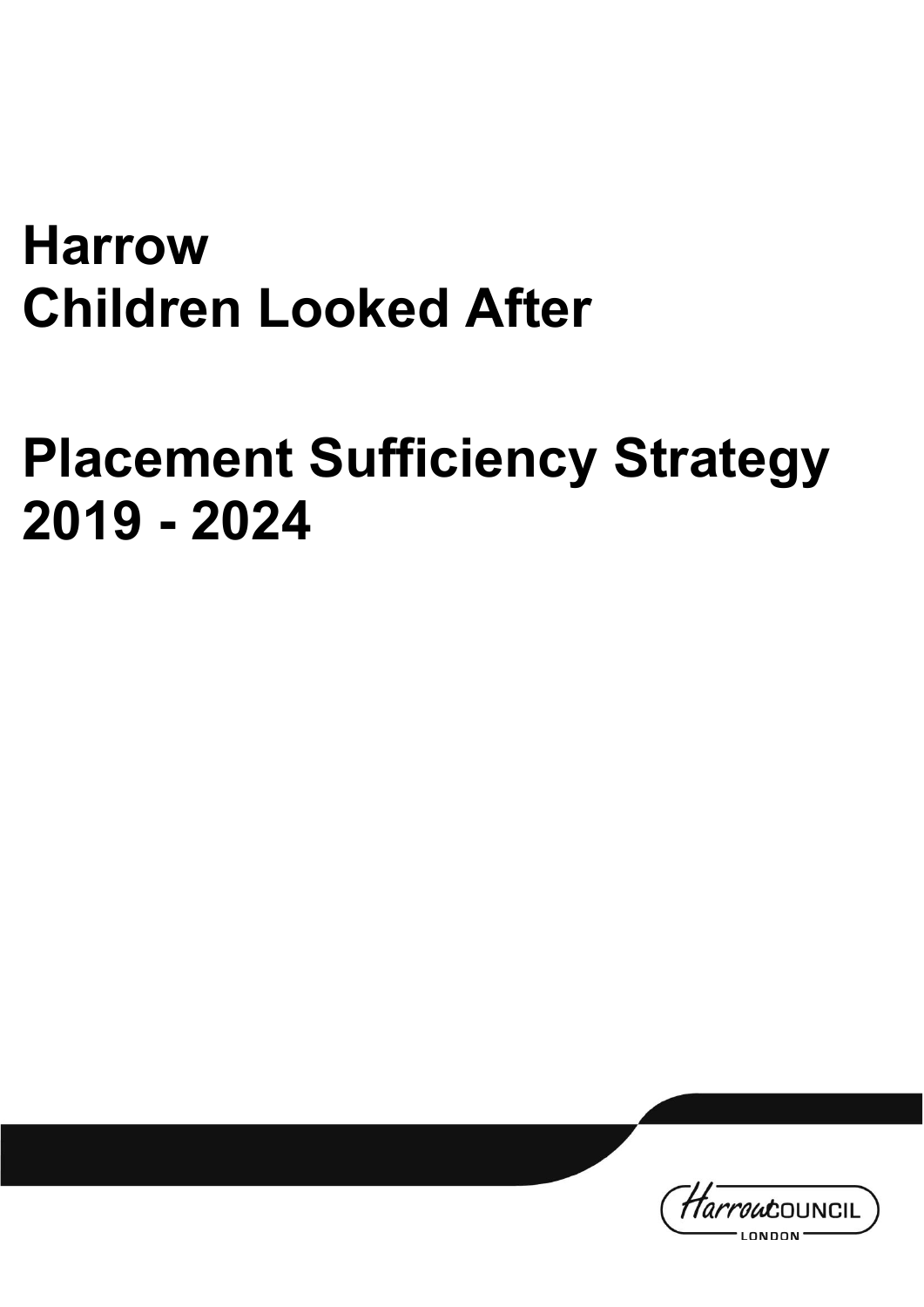| 10. |  |
|-----|--|
|     |  |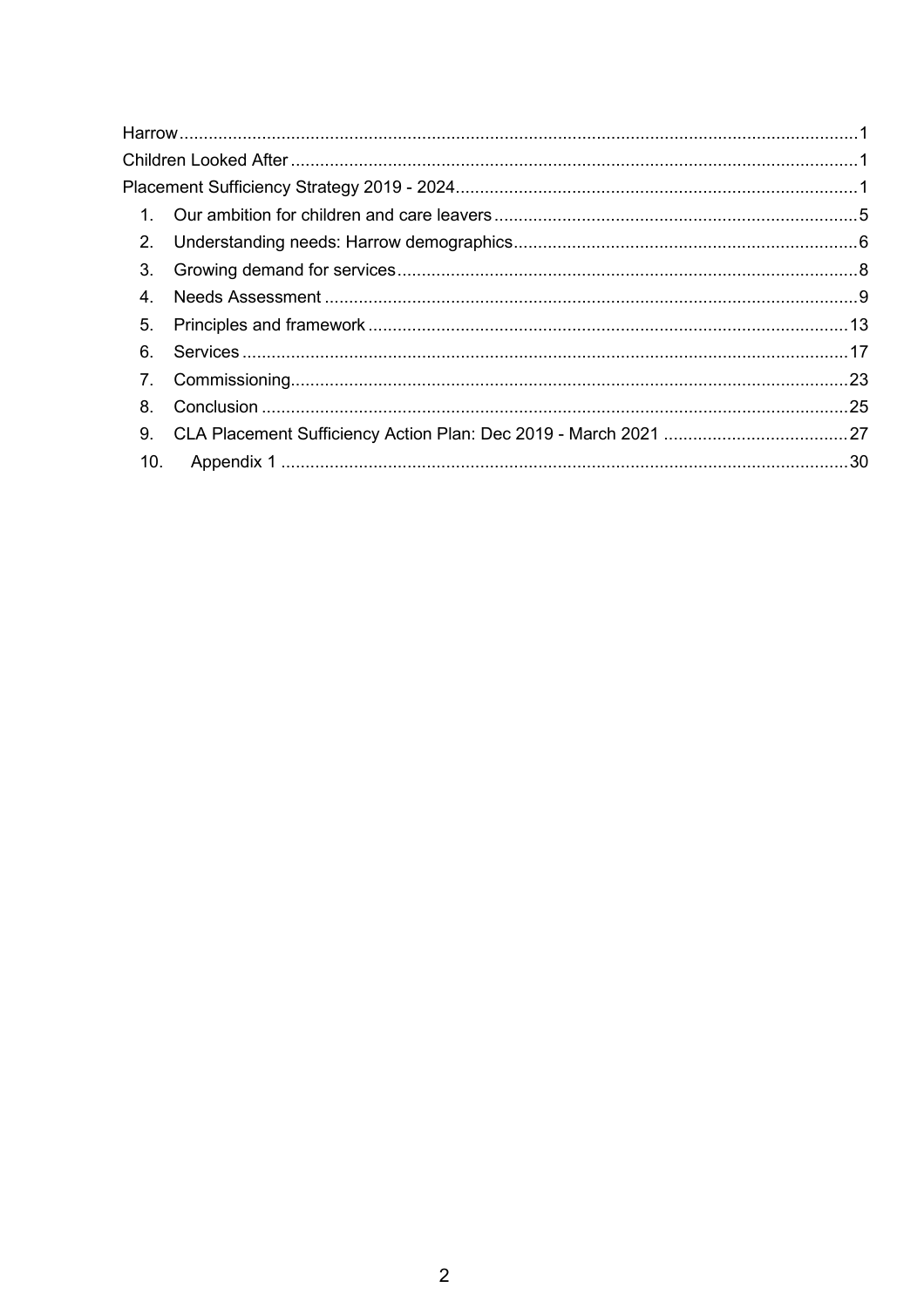#### **Introduction**

This 2019-2024 Sufficiency Strategy outlines our plan to meet the future needs of children on the edge of care, children who are looked after and young people who have recently left care. For children looked after, the sufficiency strategy covers internal services such as foster care, and external services such as residential placements, independent fostering placements, adoption and other support services.

As corporate parents we are committed to commissioning the right accommodation and support services to ensure the best possible outcomes for every child and young person. Harrow aims to support children to remain safely within their families wherever possible. Our innovative Keeping Families Together Service offers targeted resources to prevent young people becoming the subject of an child protection plan by trialling new ways of addressing risk in adolescence is a cornerstone in our approach to achieving this. In 2019, we further strengthened our edge of care provisions with the Supporting Families Together team, which aims to prevent families requiring statutory social care and provides a step-down from social care. The team provides intensive support to vulnerable families with multiple, complex problems, where there is a strong possibility of a child or children otherwise requiring statutory social care.

This sufficiency strategy is underpinned by legislation and statutory guidance including:

- **Section 9 of the Children and Young Persons Act 2008** which places a general duty on local authorities to secure, so far as reasonably practicable, sufficient accommodation within the local authority's area which meets the needs of children that the local authority are looking after, and whose circumstances are such that it would be consistent with their welfare for them to be provided with accommodation that is in the local authority's area.
- **Sufficiency Duty Statutory Guidance** (DfE 2010) which describes the accommodation required for a child looked after that: is near the child's home; does not disrupt his/her education or training; enables the child to live with an accommodated sibling; where the child is disabled, is suitable to meet the needs of that child; and is within the local authority's area, unless that is not reasonably practicable.
- **Commissioning standards** in the sufficiency duty statutory guidance are also important, emphasising: individual assessment and care planning; commissioning decision; strategic needs assessment; market management; collaboration; and securing services.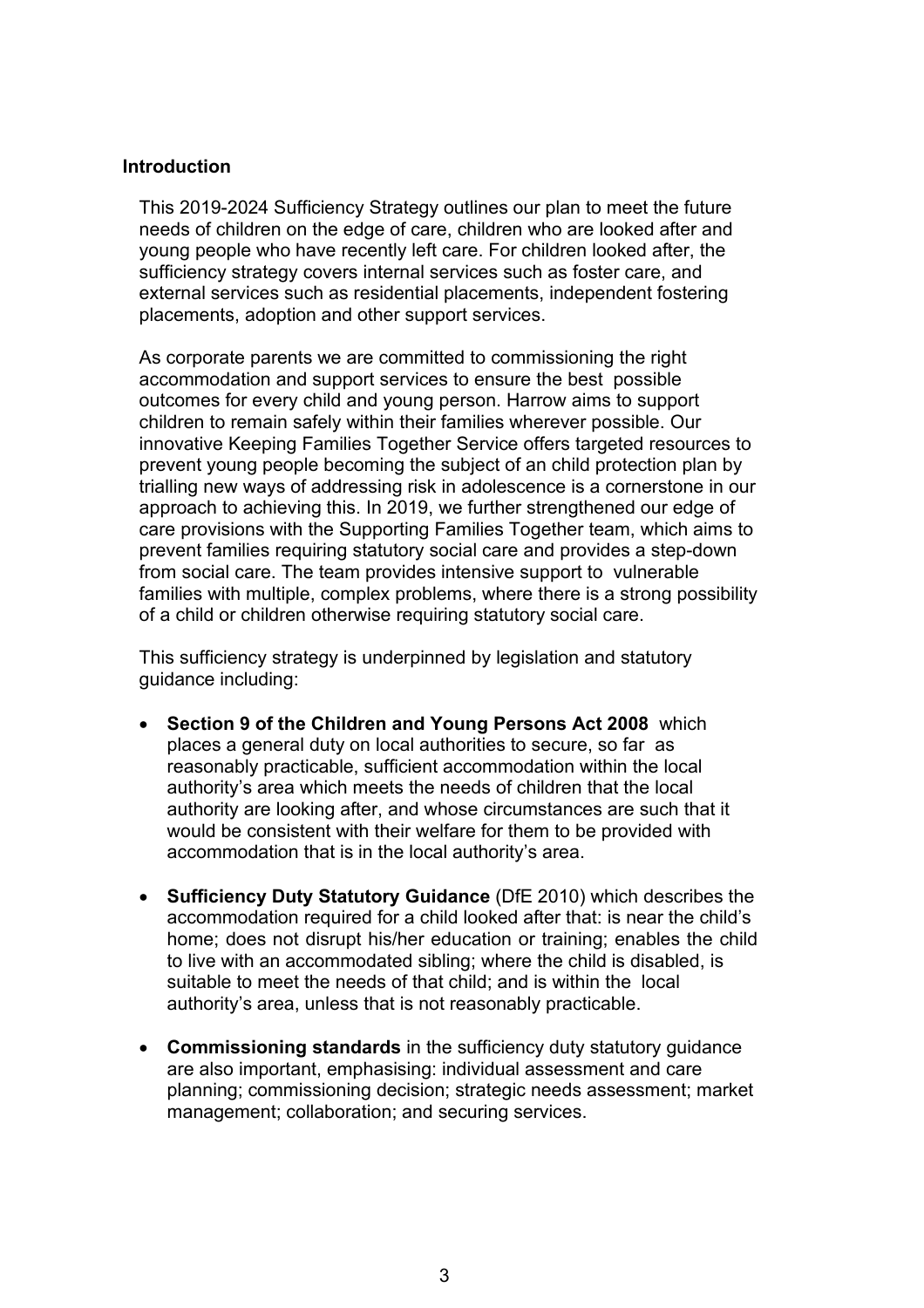We have synthesised these elements with our assessment of the needs of children in care and potentially entering care, to develop a five year strategy to secure sufficiency of accommodation and other support services. We aim to be proactive in our plans to meet the placement needs of looked after children in Harrow and to complete holistic, outcome focussed assessments which achieve permanency swiftly and prioritise placement stability.

Peter Toller

**Peter Tolley Divisional Director Children and Young People Services Harrow Council**

**December 2019**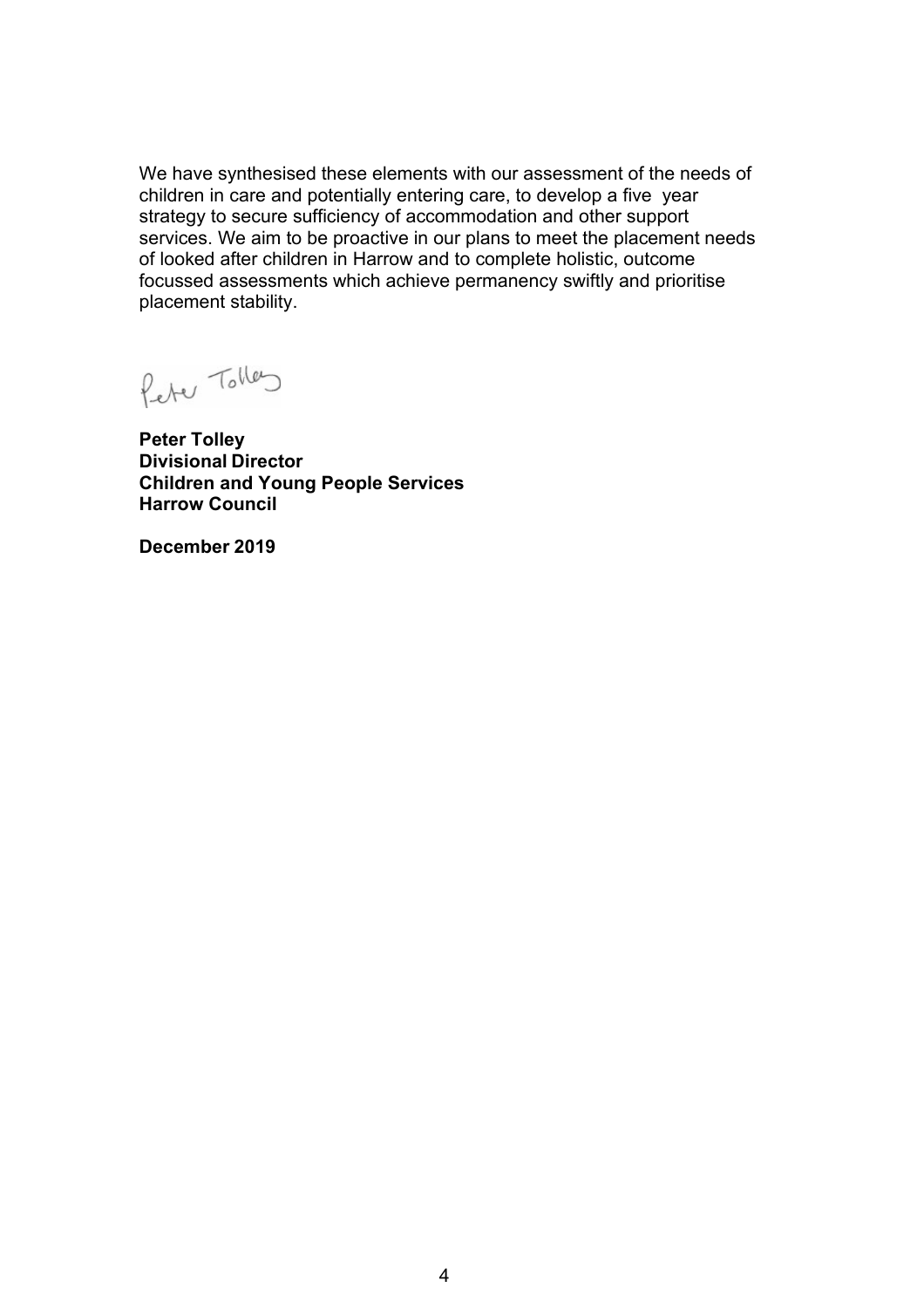# <span id="page-4-0"></span>**1. Our ambition for children and care leavers**

Harrow has high ambitions for children and care leavers. With consideration to feedback from children and young people in care and care leavers, as well the statutory framework, the following outlines our ambition for our Children Looked After (CLA) and Leaving Care services:

- 1. The views of children and young people are listened to and inform placement decisions. Young people are given detailed information about their placements, and where the placements are planned, young people are able to visit the placement prior to moving.
- 2. All children looked after are placed in appropriate placements with access to the support that they need, as identified in their care plan or pathway plan, and the services they receive are of high quality.
- 3. We will aim to minimise disruption to children's education when they come into care or move placement and we will provide additional resources where needed to achieve this.
- 4. Placements will be located within the local authority area as far as possible or within the West London Alliance boundaries, except where this is not consistent with the welfare of a child, or where a specialist placement is not able to be commissioned locally.
- 5. Children's services and Housing services have robust joint working protocols to meet the needs of those who are at risk of becoming looked after at the age of 16 and 17 as a result of homelessness.
- 6. A sufficient range of accommodation and support packages are available to care leavers to support their pathway plans and to ensure all transitions are undertaken in a planned and supportive manner. This includes a clear staying put policy to enable care leavers to remain with their foster carers up to the age of 25 if desired and appropriate.
- 7. Resources are available to respond to predicted demand for a range of needs and emergencies and a range of placement choices are developed to meet the needs of the diverse CLA population in Harrow.
- 8. Systems are in place to ensure careful matching of placements and to prevent disruption and to ensure placement stability.
- 9. Placement providers support children and young people to share their views and inform decision making.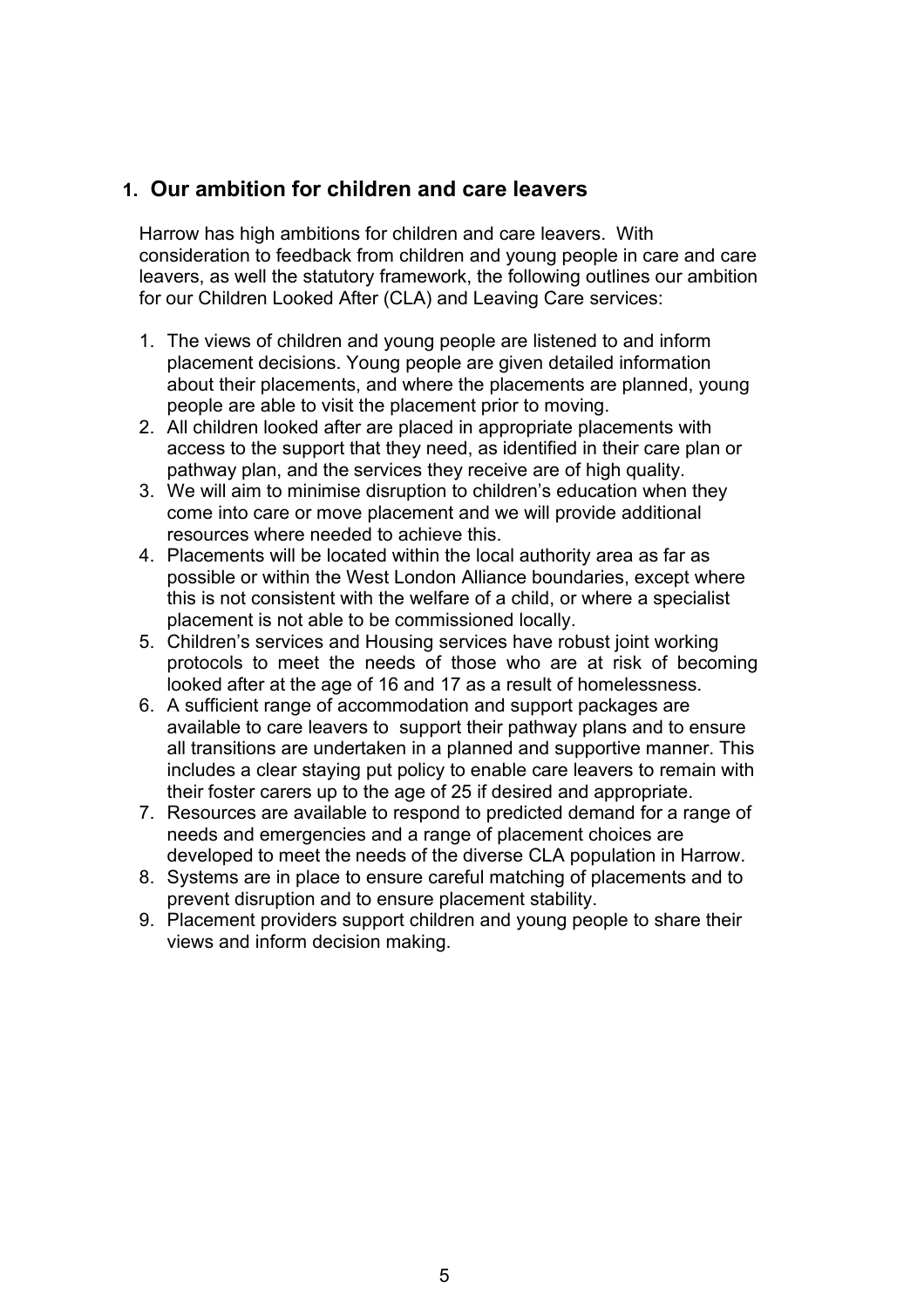# <span id="page-5-0"></span>**2. Understanding needs: Harrow demographics**

Harrow is an area in North West London that is home to more than 250,000 people<sup>1</sup>. It is a comparatively quiet and safe area by London standards, noted for good schools and plenty of green space, and a popular area for families and commuters. The population is one of the most diverse in England, with established Gujarati and Irish communities and more recently Other Asian, African and Eastern European communities. Harrow does not have a majority ethnic group. Community cohesion is strong and this is an important success to build on. Unemployment is low, and Harrow has one of the lowest rates of young people (aged 16-17 years) not in education, training or employment (NEET) in England, at 2.1%.2

Despite this positive picture, there are some significant challenges for local people. There is increasing deprivation, particularly affecting children and young families, and significant health inequality. Harrow has both high levels of affluence in such areas as Harrow-on-the-Hill, Pinner, and Stanmore and high levels of deprivation in Wealdstone and South Harrow. The percentage of children living in poverty is just slightly above the England average but lower than the London average.

The number of Harrow children with diagnosed learning disabilities (LD), autism specrum disorder (ASD) and challenging behaviours has increased steadily since 2015. Harrow's schools have experienced a growth in demand for children with special education needs and disability (SEND) requiring support in an additionally resourced mainstream school or special school place. The number of statements, (now Education, Health and Care Plans (ECHPs)) has increased since 2007 and continues to rise. The percentage of the school population with SEND has remained stable at 2.6% (as at 2019). The highest category of primary need was speech, language and communication needs followed by moderate learning difficulties.

# 2.1 National Census

Harrow's population is continuing to grow and change. Harrow's population is now at the highest recorded level, based on records going back to 1901. Over the past decade (2008-2018) the borough's population has increased by around 9.0% (20,582). While this is lower than London's average growth

<sup>1</sup> ONS Mid-year estimates 2018

<sup>&</sup>lt;sup>2</sup> The percentage of all NEET 16-19 year olds in England was 5.5%; London 4.8%; Source: DfE NEET 2019 Annual Scorecard.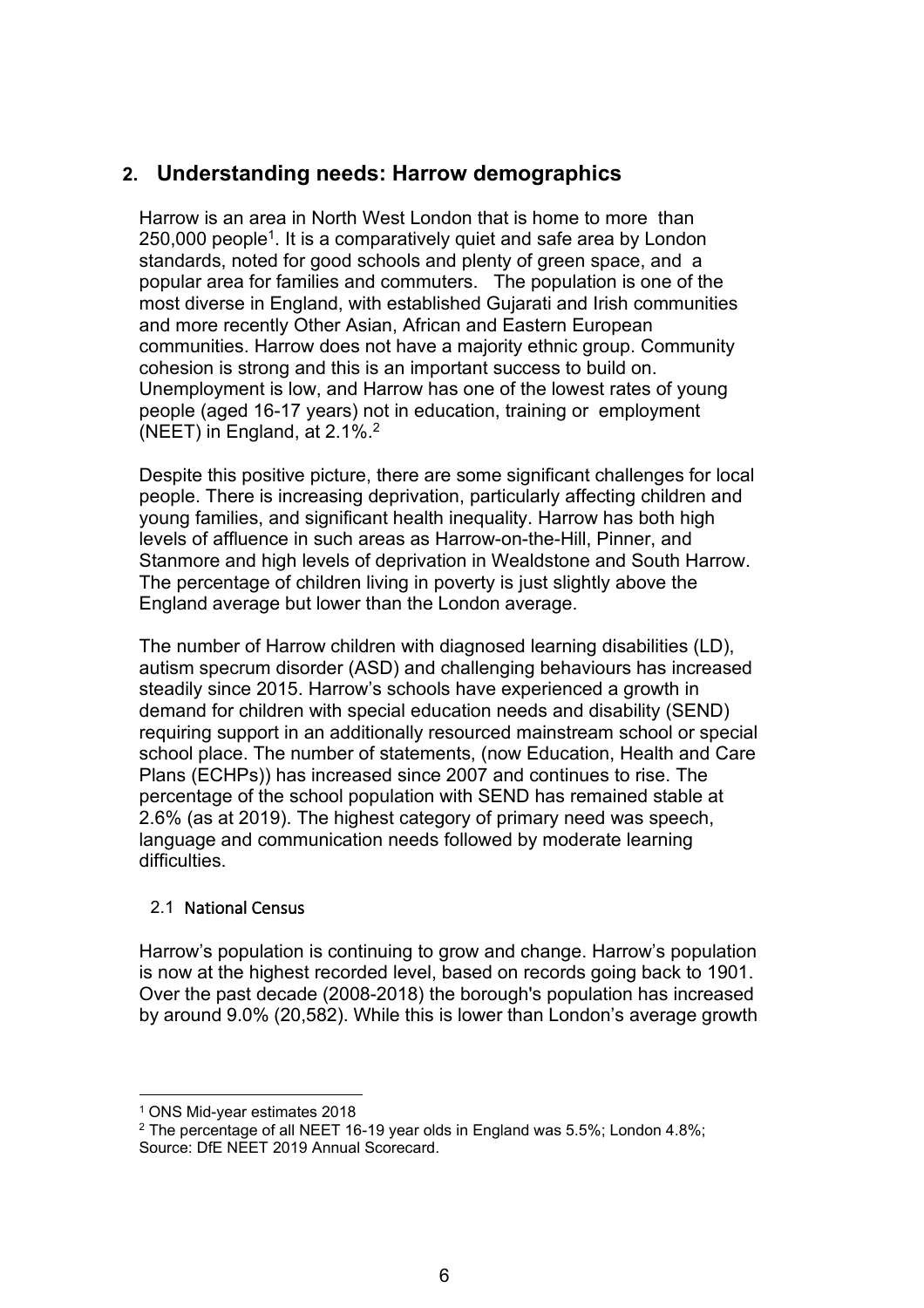of 14.0 % over the same period, it is higher than England's population growth of  $8.0\%$ <sup>3</sup>.

The table below outlines the total population of Harrow from the census base population of 241,063 through five-year intervals to a projected 2041 population of 285,718.

| Year | <b>2016 Population Projections</b> |
|------|------------------------------------|
| 2011 | 241,063                            |
| 2016 | 248,945                            |
| 2021 | 261,611                            |
| 2026 | 266,389                            |
| 2031 | 267,513                            |
| 2036 | 275,913                            |
| 2041 | 285,718                            |

**Office of National Statistics Harrow Population Projections**

In addition, the 2011 Census showed that Harrow's residents were born in approximately 200 different countries and the percentage of Harrow's residents born in the UK is the 6th lowest ranking nationally. Harrow is ranked 7th nationally (and in London) for ethnic diversity and 2nd for religious diversity in London.

#### 2.2 Growing numbers of children in Harrow

The Office of National Statistics (ONS) mid-year 2018 estimate for Harrow highlighted that 21.0% of Harrow's residents are aged under 16 years (52,578). Both the number and percentage of 0 to 15 year olds have been increasing in the borough since 2001, when there were around 41,690 young residents in Harrow. **Since 2001 there has been a 26.1% increase (10,888) in the 0 to 15 year old age group**. **At 21.0%, Harrow's proportion of under 16s is above both the London average of 20.6 % and the national average of 19.0 %.4**

Approximately 13.9 % (34,833) of all Harrow's residents are of school age (5-15), 633 more than in 2017, when 13.7 % were of school age. Compared with London (13.7%) and England (13.1%), Harrow had a higher proportion of residents of school age in 2018.

 $3$  Based on ONS 2008 mid year estimates, revised in the light of the 2011 Census

<sup>4</sup> ONS Mid-year estimates 2018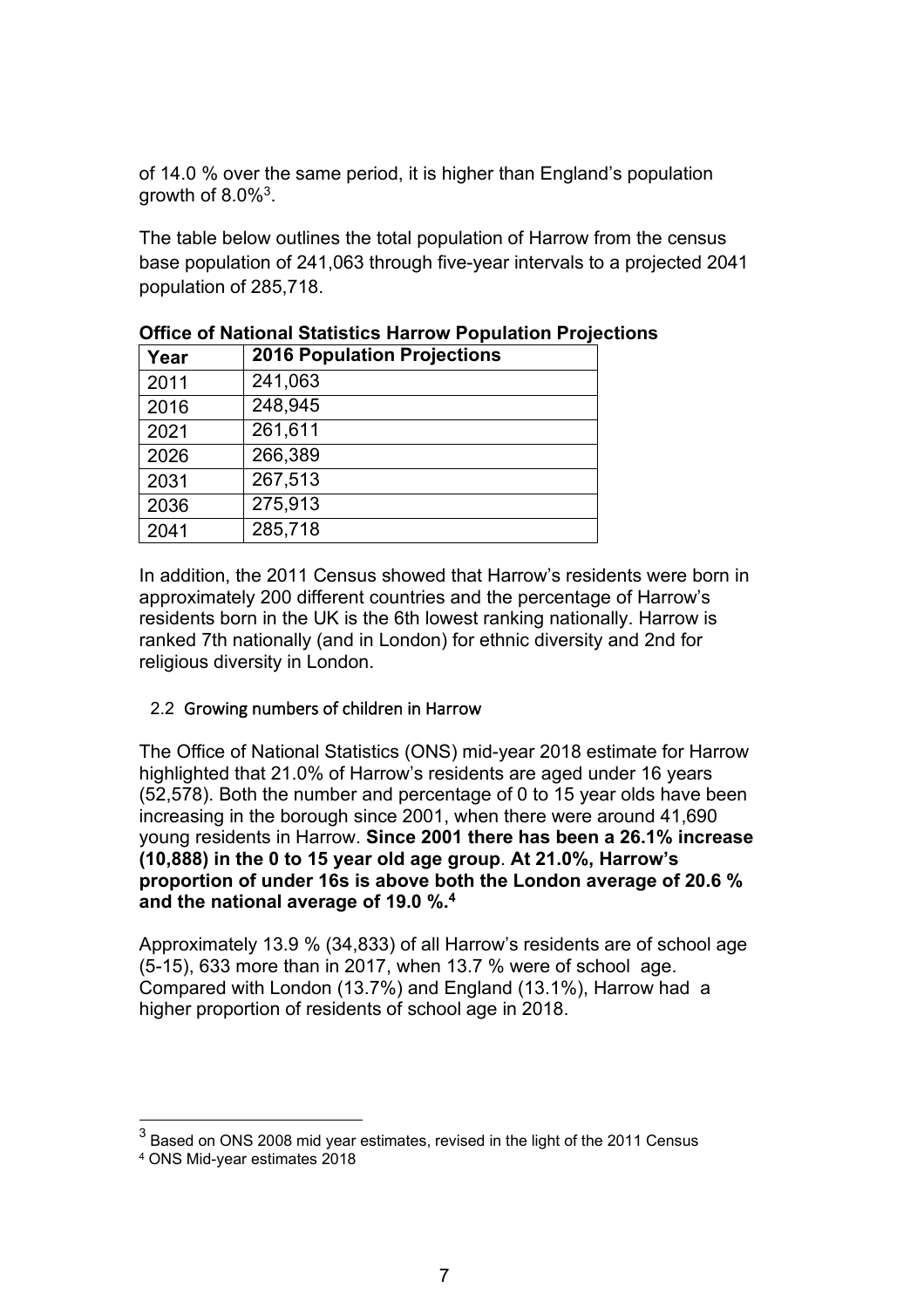| <b>Age Group</b> | <b>Population</b><br>2011 | <b>Population</b><br>2031 | Change | Percentage<br>change |
|------------------|---------------------------|---------------------------|--------|----------------------|
| $0$ to $3$       | 13,449                    | 12,580                    | $-868$ | $-6.5$               |
| 4 to 10          | 20,398                    | 22,779                    | 2,381  | 11.7                 |
| 11 to 15         | 14,892                    | 16,679                    | 1,787  | 12.0                 |
| 16 to 17         | 6,587                     | 6,920                     | 333    | 5.1                  |
| 18 to 64         | 151,851                   | 157,089                   | 5,238  | 3.4                  |
| 65 and over      | 33,886                    | 51,466                    | 17,580 | 51.9                 |

**Office of National Statistics Age projections for Harrow**

# 2.3 Impact of changing and growing population

Harrow's comparatively lower rate of CLA should also be considered in the context of our local population. Harrow is a relatively affluent London borough and its high levels of diversity reflect well established communities, particularly of South Asian origin. Strong extended family networks are common. At the same time, Harrow has significant areas of deprivation, and movement in to the borough coupled with high birth rates suggest that CLA rates could increase further. Even if Harrow is able to successfully maintain relatively low rates of CLA, the growth in base population numbers will result in an increased number of individual children becoming looked after by Harrow.

The table below illustrates possible future Harrow CLA numbers, based on the predicted child population in 2031, and is calculated for a range of CLA rates per 10,000 (including current statistical neighbour and England rates of CLA). This highlights how CLA numbers may increase based on an increase in the child population, as well as the significant increase in CLA numbers if our rate of CLA increased to that of our statisitical neighbours or England averages.

| Year | Harrow<br>Population | Child   Rate of CLA per<br>10,000 | Predicted number<br>of CLA |  |
|------|----------------------|-----------------------------------|----------------------------|--|
| 2011 | 55, 326              | 26                                | 140                        |  |
| 2031 | 58, 958              | 29                                | 170                        |  |
| 2031 | 58, 958              | 50                                | 294                        |  |
| 2031 | 58, 958              | 65                                | 383                        |  |

# **Possible future numbers of Harrow CLA**

# <span id="page-7-0"></span>**3. Growing demand for services**

The graph below illustrates the rate of referrals into children's services per 10,000 children. Harrow's referral rate has consistently remained lower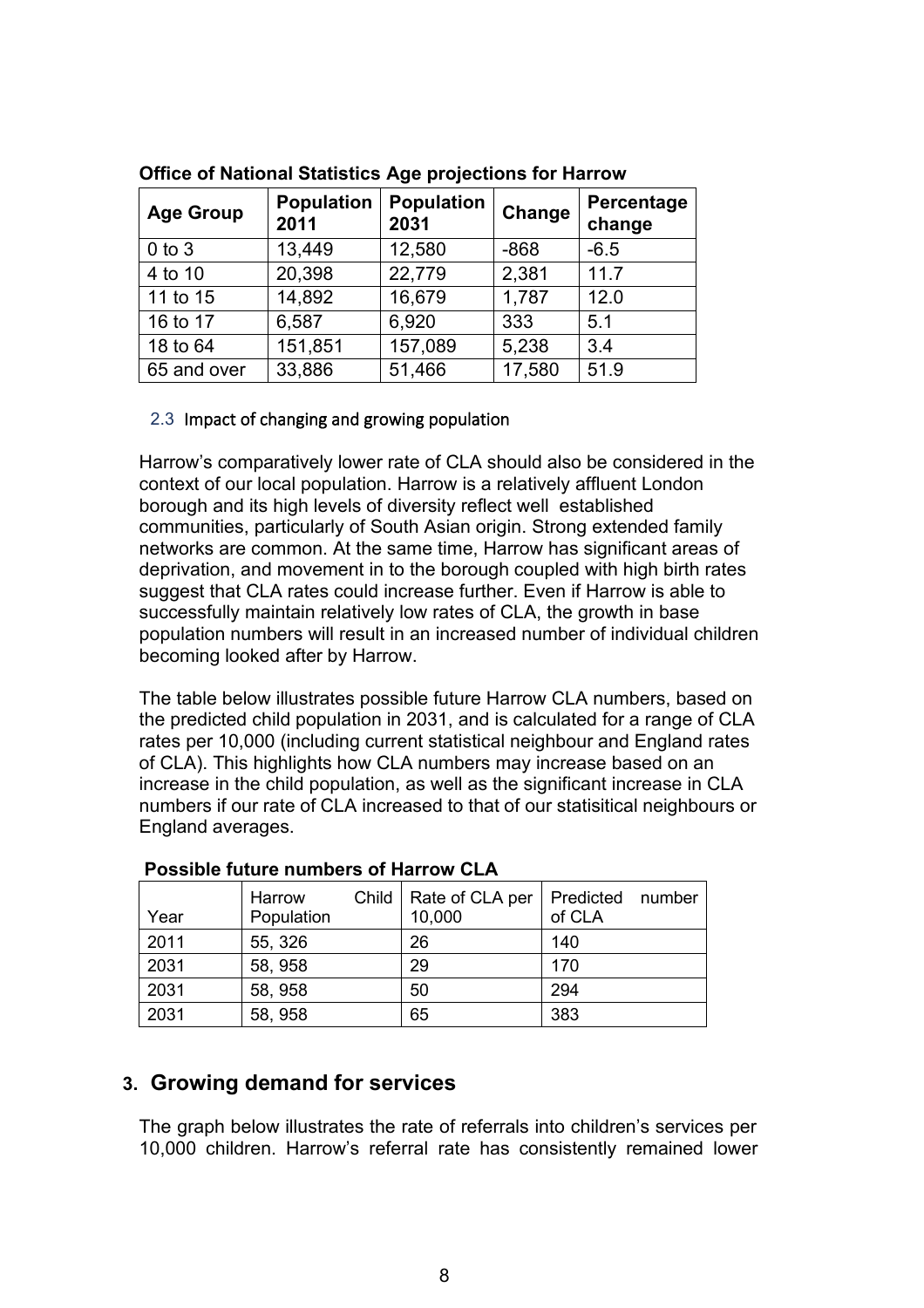than our statistical neighbours and the England average over a 5 year period. Although our referral rates are comparatively low, population increases will result in an increase in individual referrals into children's social care, which has resource implications for children's services as a whole.



For example, the table "Contacts, Plans and CLA numbers" outlines the increased numbers of individual children who were referred in to Harrow children's services between 2018-2019, including the increase in children subject to Child Protection Plans and those who were looked after. This reinforces the point that while our referral rates and rates of CLA are lower than our statistical neighbours and England, the growth in our population results in a overall increase in individual children and families requiring a service from social care.

|                               | <b>March 2018</b> | <b>March 2019</b> | <b>Increase</b> |
|-------------------------------|-------------------|-------------------|-----------------|
| <b>New contacts</b>           | 495               | 879               | 78%             |
| <b>Child Protection Plans</b> | 223               | 279               | 25%             |
| <b>Children Looked After</b>  | 159               | 169               | 6%              |
| <b>Total</b><br>children      | 1406              | 1601              | 14%             |
| allocated                     |                   |                   |                 |

**Contacts, Plans and CLA numbers – comparison 2018-2019**

# <span id="page-8-0"></span>**4. Needs Assessment**

The following section compares Harrow's CLA key demographic indicators – gender, age and ethnicity - to published population statistics for Harrow and England. It highlights the particular need for Harrow to develop and maintain a diverse range of placement options for children, particularly for children aged 10 and above.

# 4.1 Gender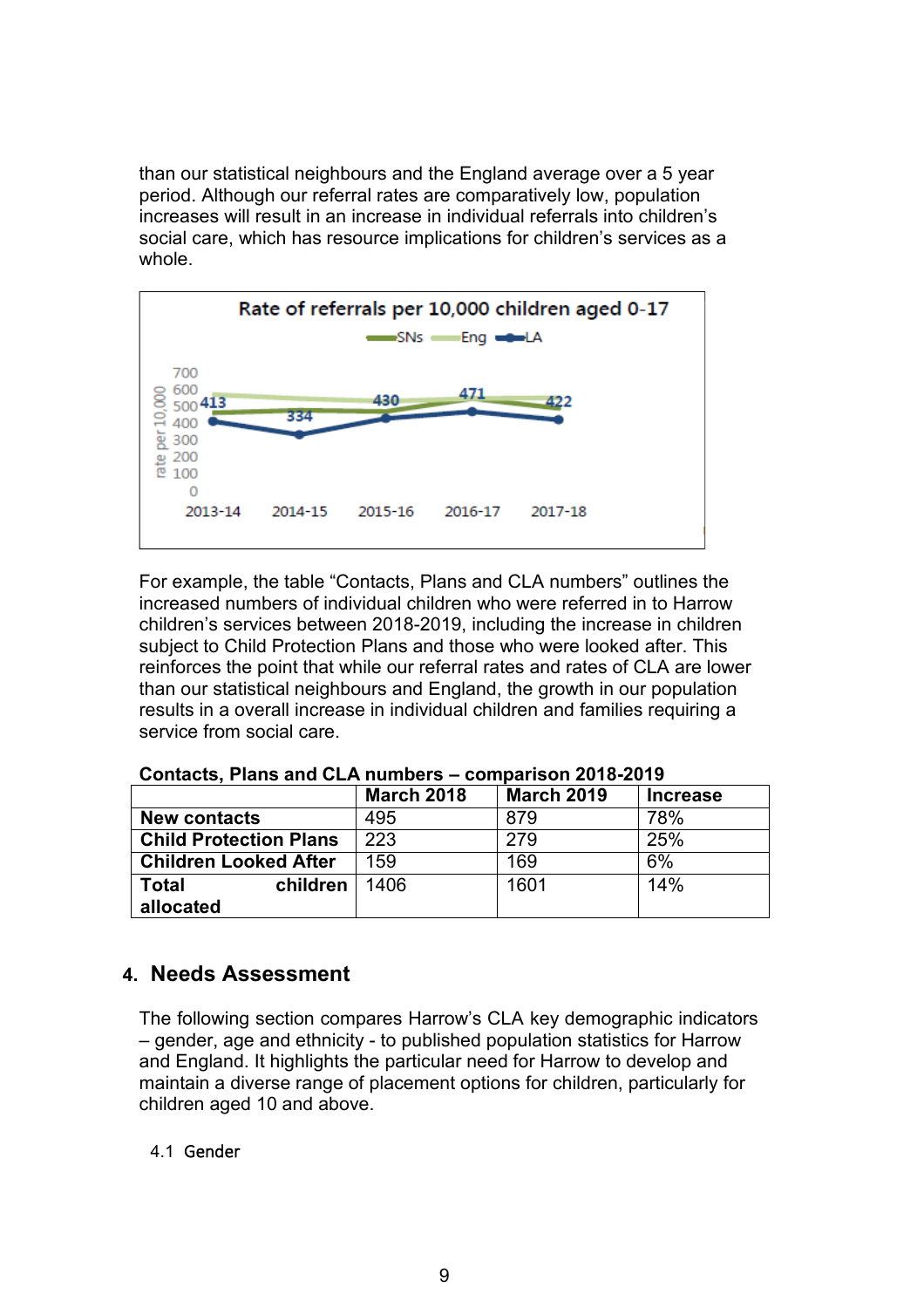| Gender: Harrow CLA compared to published<br>population statitistics (Sept 2019)<br>(note, as of 2019, the DfE only published and collected data on male or female children) |                                 |           |     |     |  |  |  |  |
|-----------------------------------------------------------------------------------------------------------------------------------------------------------------------------|---------------------------------|-----------|-----|-----|--|--|--|--|
| England<br>Harrow<br>All CLA<br>% difference<br>Population<br>Population                                                                                                    |                                 |           |     |     |  |  |  |  |
| Male                                                                                                                                                                        | 24% higher<br>63%<br>51%<br>51% |           |     |     |  |  |  |  |
| Female                                                                                                                                                                      | 37%                             | 25% lower | 49% | 49% |  |  |  |  |

The table above highlights that **Harrow has an overrepresentation of male children in care by 24%**, when compared to general Harrow and England populations. A higher proportion of male unaccompanied children contributes to this overrepresentation. This demonstrates a need to recruit and identify appropriate foster carers and placements who are able to care for boys, particularly boys aged 16 and above.

# 4.2 Age

The next table outlines the age breakdown of Harrow's children looked after population in comparison to the general Harrow population and England-wide population. Of significance is the overrepresentation of children aged 10 and above, highlighting a need for placements for older children and adolescents. In particular, **there is a significant overrepresentation of children aged 16 and above who are looked after by Harrow**. This is partly due to the duty to accommodate unaccompanied asylum seeking children (UASC) in care under s20 of the Children Act (1989). Published data from 2013-2019 suggests that UASC account for 15% - 20% of the Harrow children looked after population and the majority of UASC are aged 15 and above. This highlights the need for Harrow to develop and retain placements for older children, adolescents and asylum seeking children.

| Age: Harrow CLA compared to published<br>population statitistics (Sept 2019) |                               |             |     |     |  |  |  |  |
|------------------------------------------------------------------------------|-------------------------------|-------------|-----|-----|--|--|--|--|
| % difference<br>England<br>Harrow<br>All CLA<br>Population<br>Population     |                               |             |     |     |  |  |  |  |
| Under 1                                                                      | 8%                            | 23% higher  | 6%  | 5%  |  |  |  |  |
| 1 to 4                                                                       | 65% lower<br>9%<br>24%<br>23% |             |     |     |  |  |  |  |
| 5 to 9                                                                       | 70% lower<br>9%<br>29%<br>29% |             |     |     |  |  |  |  |
| 38%<br>22% higher<br>10 to 15<br>31%<br>32%                                  |                               |             |     |     |  |  |  |  |
| 16 plus                                                                      | 38%                           | 279% higher | 10% | 10% |  |  |  |  |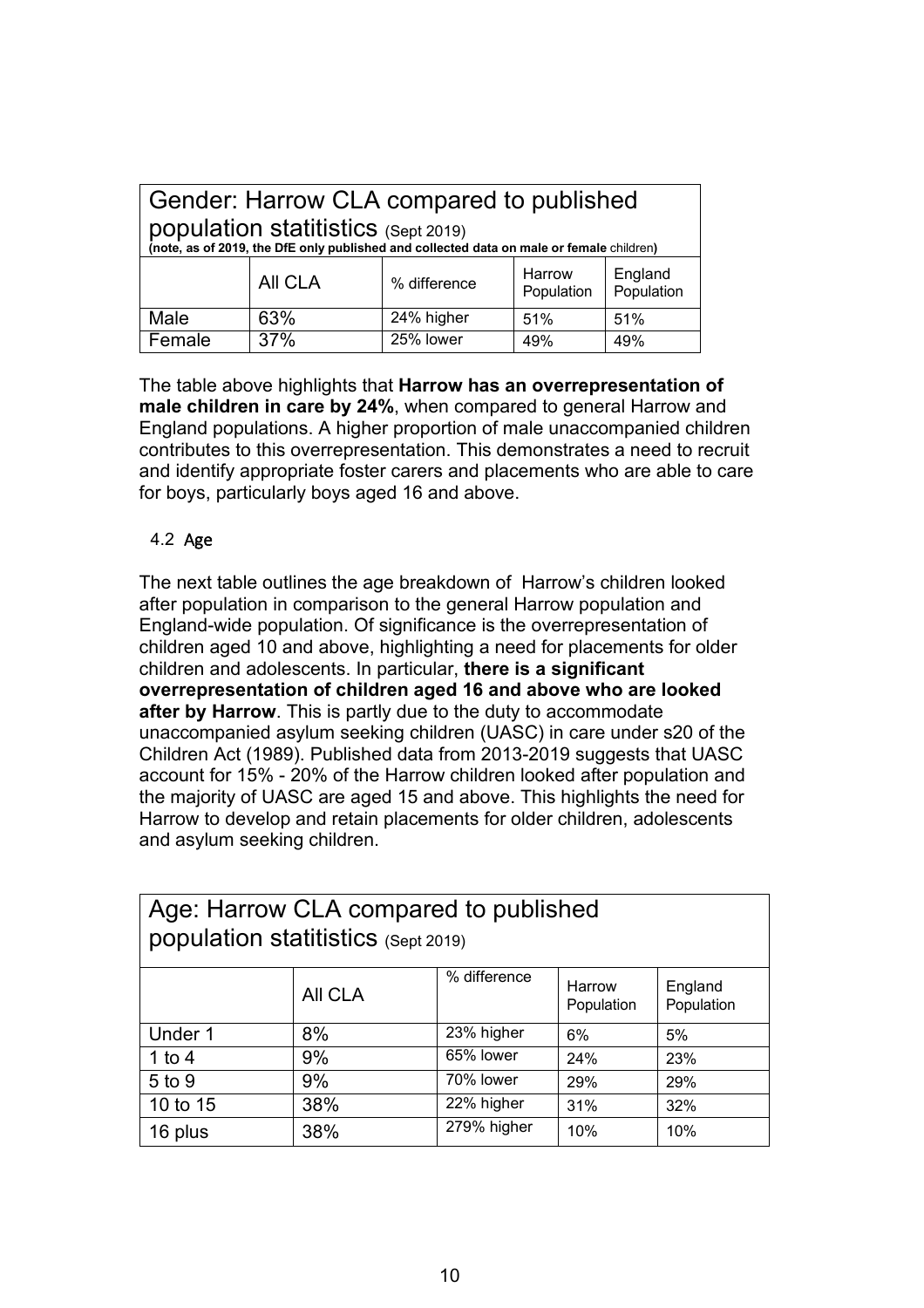# 4.3 Ethnicity

Harrow's population is one of the most diverse nationally. Diversity Indices rank Harrow seventh highest nationally for ethnic diversity and second for religious diversity<sup>5</sup>. The 2011 Census 69.1% of residents stated they are from minority ethnic groups, 31.9% of residents are White-British, 26.4% are of Indian origin, the largest minority ethnic group. Harrow is also home to the country's largest Sri Lankan born community<sup>6</sup>.

| Ethnic background: Harrow CLA compared to published<br>population statistics (Sept 2019) |                   |               |                      |                       |
|------------------------------------------------------------------------------------------|-------------------|---------------|----------------------|-----------------------|
|                                                                                          |                   |               |                      |                       |
|                                                                                          | All<br><b>CLA</b> | % difference  | Harrow<br>Population | England<br>Population |
| White                                                                                    | 30%               | 9% higher     | 28%                  | 74%                   |
| Mixed                                                                                    | 16%               | $84\%$ higher | 8%                   | 6%                    |
| Asian or Asian British                                                                   | 13%               | 73% lower     | 48%                  | 11%                   |
| <b>Black or black British</b>                                                            | 17%               | 65% higher    | 10%                  | 6%                    |
| Other ethnic group                                                                       | 24%               | 337% higher   | 6%                   | 2%                    |

The table above compares Harrow's children looked after population with all children in Harrow and all children in England. The **category of "other" ethnic group is significantly overrepresented in the CLA population, followed by "mixed", "black or black British", and there is a slight overrepresentation of "white" children**. "Asian or Asian British" children are significantly underrepresented in Harrow's CLA cohort compared to the general Harrow population. There is a need to ensure that foster carers and placement staff are recruited and reflect the diversity of our children looked after population and are supported to meet their identity needs.

# 4.4 Disability, SEND, Mental Health and other complex needs

While disability, SEND, mental health and other complex needs are not the reason for children to become looked after, a number of CLA and care leavers have complex and intersecting needs. Placement provisions which can meet the needs of children and young people with complex needs and support them to thrive are needed. Approximately 11% of the Harrow CLA population have a disability, accounting for 20 individual children (September 2019 data).

<sup>5</sup> GLA 2011

<sup>6</sup> National Census 2011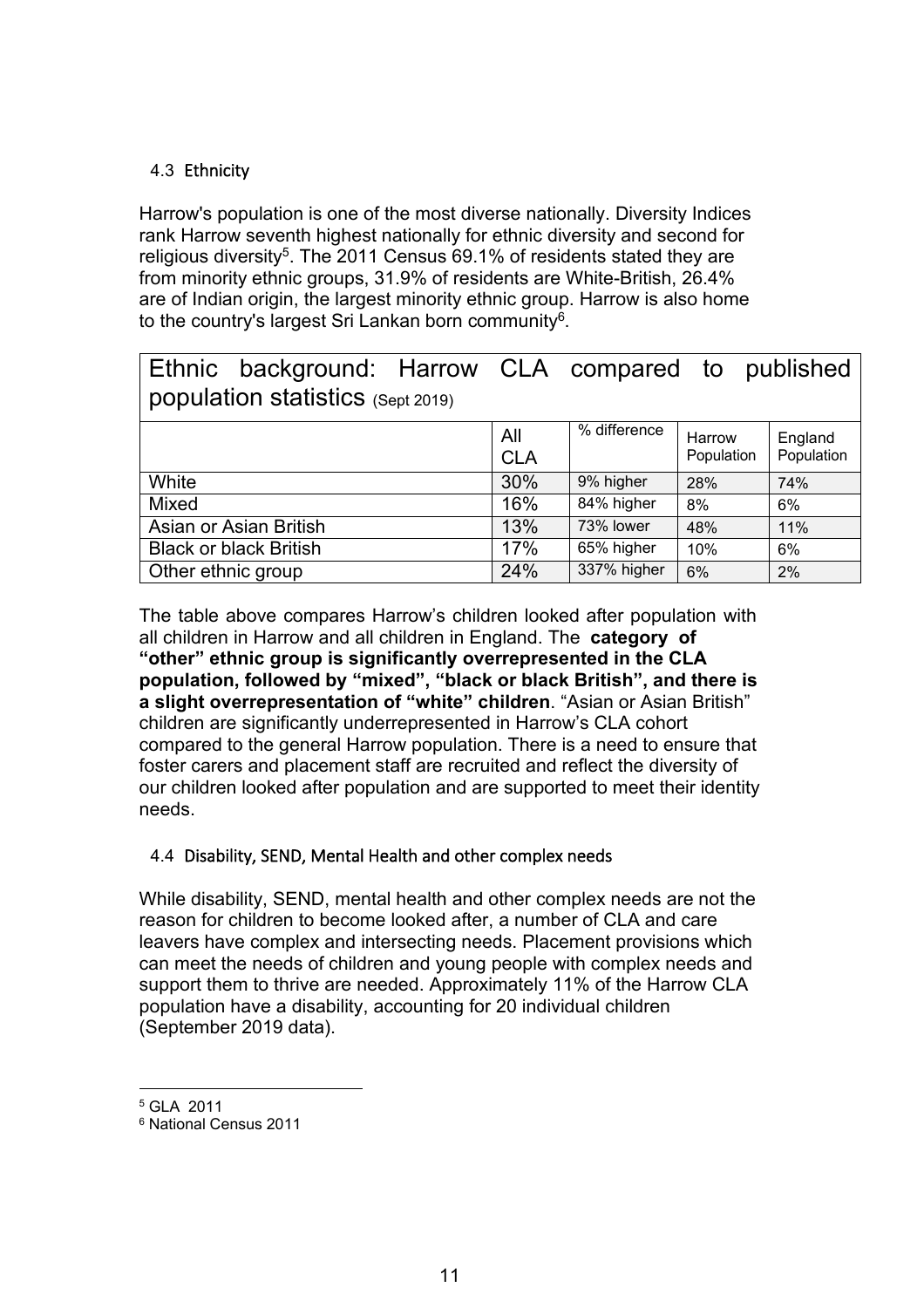#### 4.5 Children and Adolescent Mental Health

Harrow and the National Health Service (NHS)/Voluntary Sector partnership has embedded access and delivery of tier 2/3 therapeutic services for the children's population including CLA. The jointly commissioned Harrow Horizons service performance is performing well following the launch July 2017. Tier 3 and 4 delivery is embedded through tripartite funding arrangements. Specialist CLA nurses have maintained the provision of timely support with closer alignment with Child and Adolescent Mental Health Services (CAMHS) pathway.

#### 4.6 Contextual Safeguarding

An emerging area of need for Harrow children and young people is contextual safeguarding, including safeguarding from extrafamilial abuse and exploitation, such as child criminal exploitation and child sexual exploitation.

*Contextual Safeguarding is an approach to understanding, and responding to, young people's experiences of significant harm beyond their families. It recognises that the different relationships that young people form in their neighbourhoods, schools and online can feature violence and abuse. Parents and carers have little influence over these contexts, and young people's experiences of extra-familial abuse can undermine parent-child relationships. Therefore children's social care practitioners need to engage with individuals and sectors who do have influence over/within extrafamilial contexts, and recognise that assessment of, and intervention with, these spaces are a critical part of safeguarding practices. Contextual Safeguarding, therefore, expands the objectives of child protection systems in recognition that young people are vulnerable to abuse in a range of social contexts*. (Firmin, 2016)

Harrow is supportive of research carried out by the University of Bedfordshire Contextual Safeguarding Network, in particular, the development an evidence base regarding whether placement moves from unsafe contexts and areas increases or decreases risk, safety and wellbeing for young people. Contextual safeguarding factors are now considered when making placement decisions for children and young people, and this approach is expected to expand further as the evidence base develops.

#### 4.7 Southwark Judgement and homeless 16 and 17 year olds

The Southwark Judgement 2009 confirmed local authorities' responsibility to assess the needs of a young person who presents as homeless and to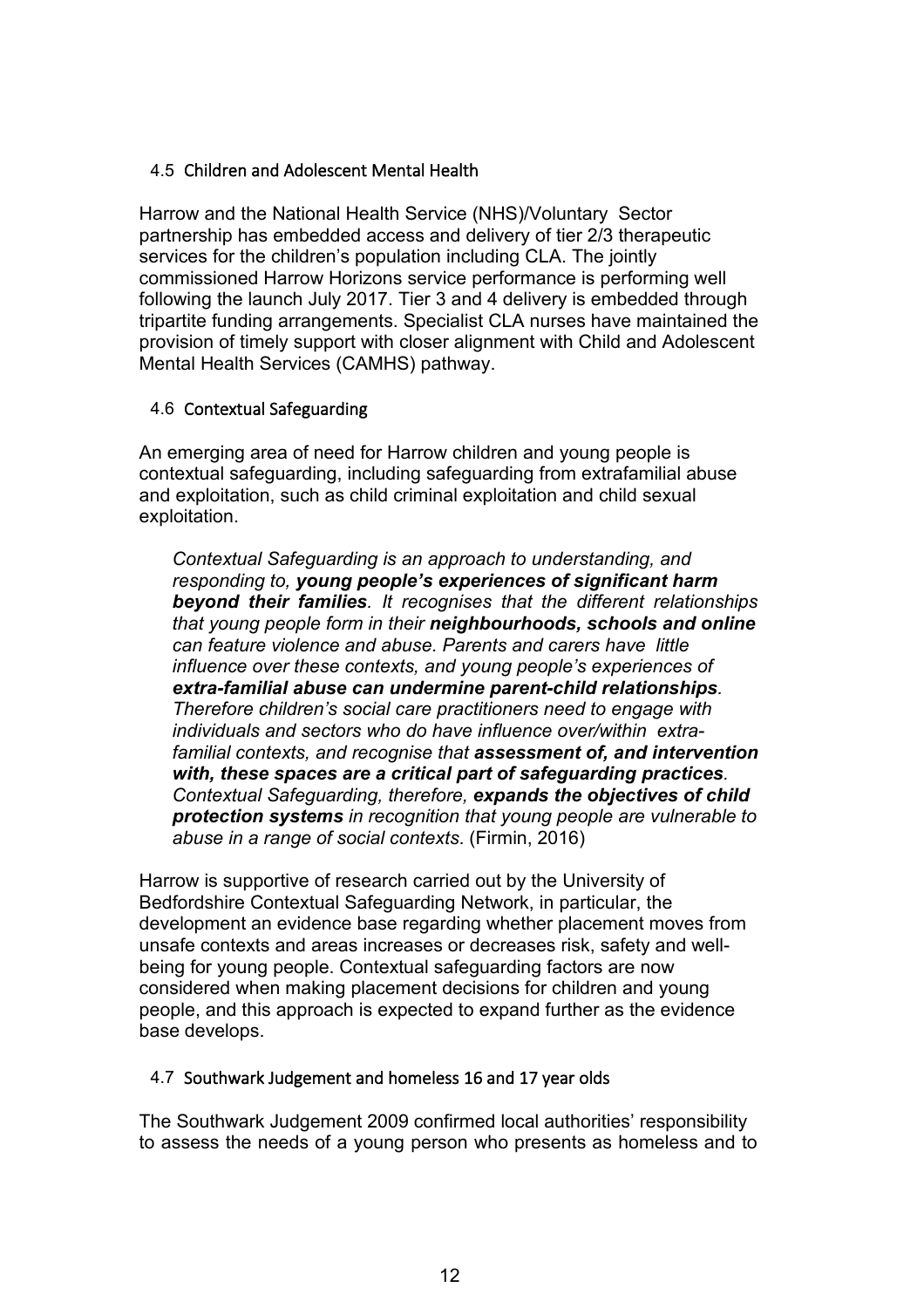provide accommodation and support to homeless 16 and 17-year-olds under Section 20 of the Children Act 1989 if the young person is assessed as a 'child in need'. Our aim, wherever possible, is to support older children and young people to remain at home within their families. The Children's and Families and Housing Services joint protocol lays out our approach across the Council for children and young people of this age group who cannot remain within their families

As we can see from previous analysis, entry into care in the 17 year age band has contributed to a significant number of the looked after population. This presents a significant challenge as placements for older young people are more difficult to identify, frequently more costly, and the local authority has a duty to continue providing services to children who have been looked after for 13 weeks or more (up to the age of 25 years old).

#### 4.8 Presenting Needs of CLA

Data on the presenting primary need of children who become looked-after by Harrow (as at September 2019, and for the period 2017-2018 ) is outlined in the table below. The majority of children (51%) became looked after due to abuse or neglect. The next significant reason why children became looked after was due to absent parenting – this is the reporting category used primarily for UASC who arrive in England without family or a primary care giver.



# <span id="page-12-0"></span>**5. Principles and framework**

# 5.1 Children first

All placement decisions, including the decision to accommodate a child are based on the assessed need of the child. All placements of Harrow children are be based on the following principles: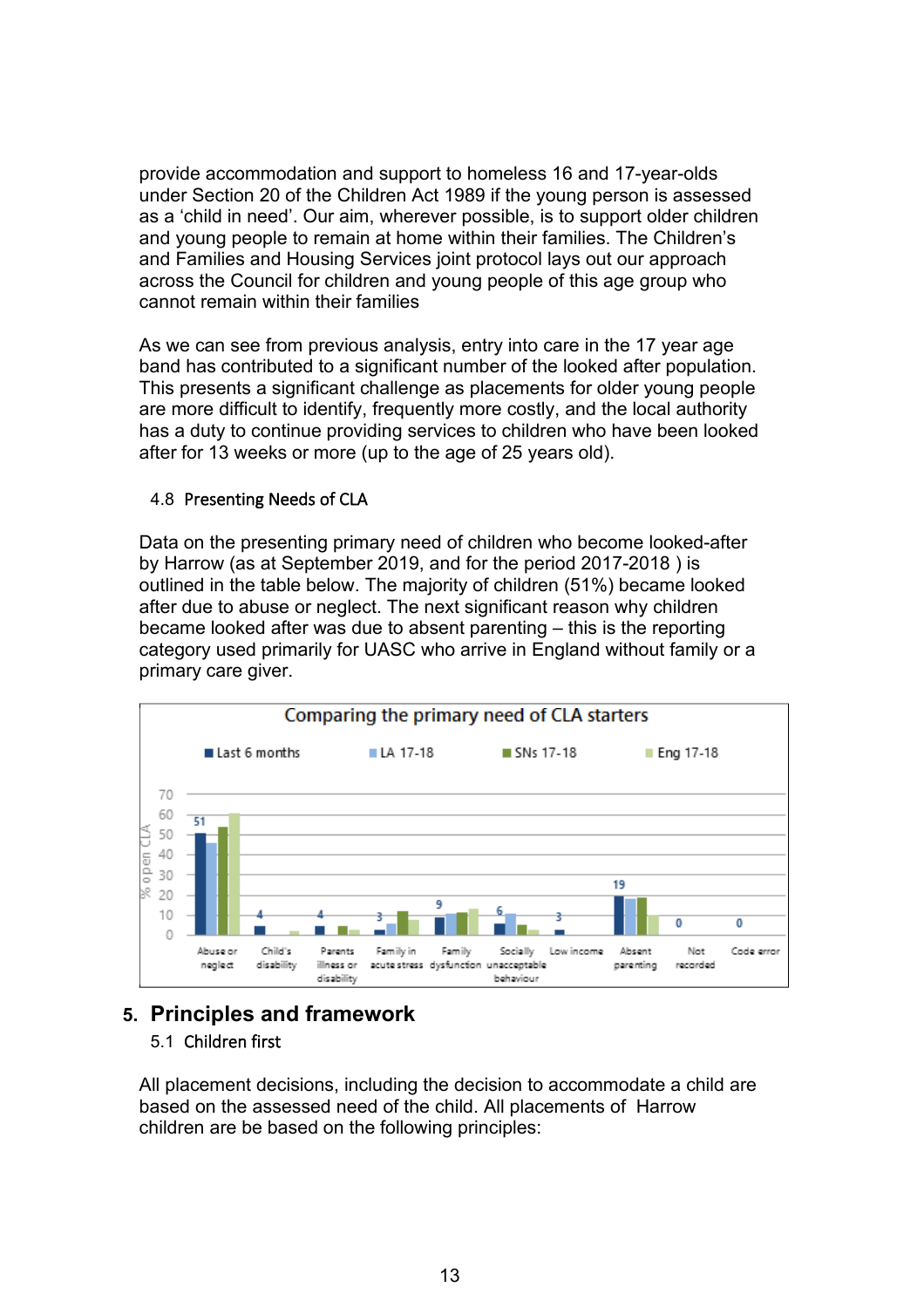- Every child has an individual placement profile to support with matching their needs with the skills of carers
- Siblings are placed together wherever safe and possible to do so; if not placed together, then regular sibling contact is clearly outlined in their care plan
- The views, wishes and strengths of children are highlighted and supported
- Connections to family, community, school and friends are maintained wherever possible unless it has been assessed as not in the best interests of the child
- No child under 16 is placed in semi-independent or unregulated placements
- No child is placed in bed and breakfast accommodation
- The Divisional Director must give agreement to any children placed outside of the local area.

# 5.2 Keeping families together whenever possible

Harrow's approach to safeguarding children is based on the core principles of the Children Act (1989) – the welfare and bests interests of children is paramount, and children are best looked after by their families wherever possible. We aim to maintain a low rate of children becoming looked-after, wherever this is safe to do so. In order to do this, we have commitment to an appropriately resourced Early Support service, excellent partnerships and use of community resources, safe management of risk on child protection plans, and special guardianship orders and placement with family and connected persons whenever this is in the best interests of children.

We are optimistic that the continued work of the Keeping Families Together Service, delivering new approaches to delivering services for teenagers on the edge of care will further impact the reduction of the numbers of young people coming into and remaining in care. Better targeting of systemic practitioners and our commitment to Early Support Services will also result in better outcomes for children and families and safely reduce the number of children in care.

# 5.3 Early Permanence and Placement Stability

Placement stability and achieving permanence is a priority for the service. Looked after children have six weekly permanency planning meetings. In addition to their own Looked After Reviews, children's progress is are tracked and monitored through the Monthly Care Planning Panel, chaired by the Head of Service - Quality Assurance. All permanency plans, whether for long term fostering, Special Guardianship Orders or Adoption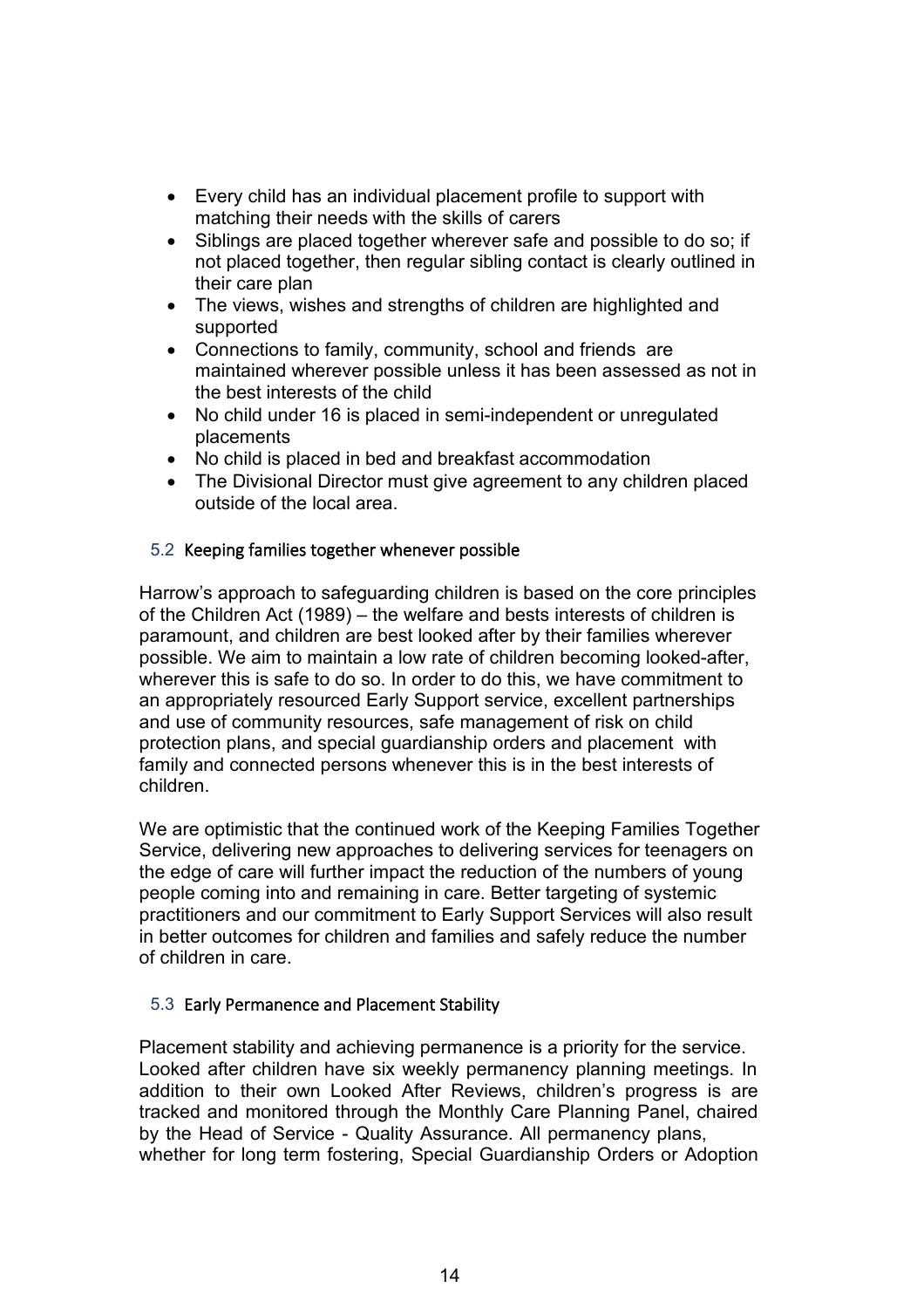are accompanied by robust support plans. These are presented, alongside the matching information, either to the RAA Adoption and Fostering Panel or the Local Authority Permanence Panel before being signed off by the Agency Decision Maker. All support plans are reviewed on an annual basis by the Adoption Support and Kinship Team.

There are signs of improvement in adoption timescales for the increased number of younger children coming into care with increasing numbers of children in adoption placements and increasing number of children with placement orders. We will continue our drive to improve in this area increasing the numbers of children being adopted out of the care system.

Timely implementation of care plans is progressed through the Care Planning Group meets monthly to review all:

- Children subject to a legal planning meeting and the Public Law Outline pre proceedings process
- Children who are subject to on-going care proceedings
- Children who have a permanent plan of adoption
- Children who have a permanent plan of long term fostering

Individual Permanency Planning Meetings are held every six weeks on all these cases where the detailed implementation of the relevant care plans are discussed, developed and progressed. These complement the statutory review meetings which take place in accordance with the statutory review framework and ensure permanency is achieved in a timely manner.

Harrow has appointed a case manager to oversee and track all cases in proceedings to ensure cases are progressed in a timely manner and to avoid drift and delay and to comply with the requirements of the new Public Law Outline and Family Justice Review. We are also beginning to put in place permanence plans for all children entering care. These plans will be performance managed against, to ensure that internal or external providers are meeting the anticipated timescales to achieve the required outcomes and permanence.

Placement stability is a priority for Harrow and there is a well established link between placement stability and better outcomes for children. Placement stability is therefore a good proxy-indicator for the outcomes we want to children to achieve.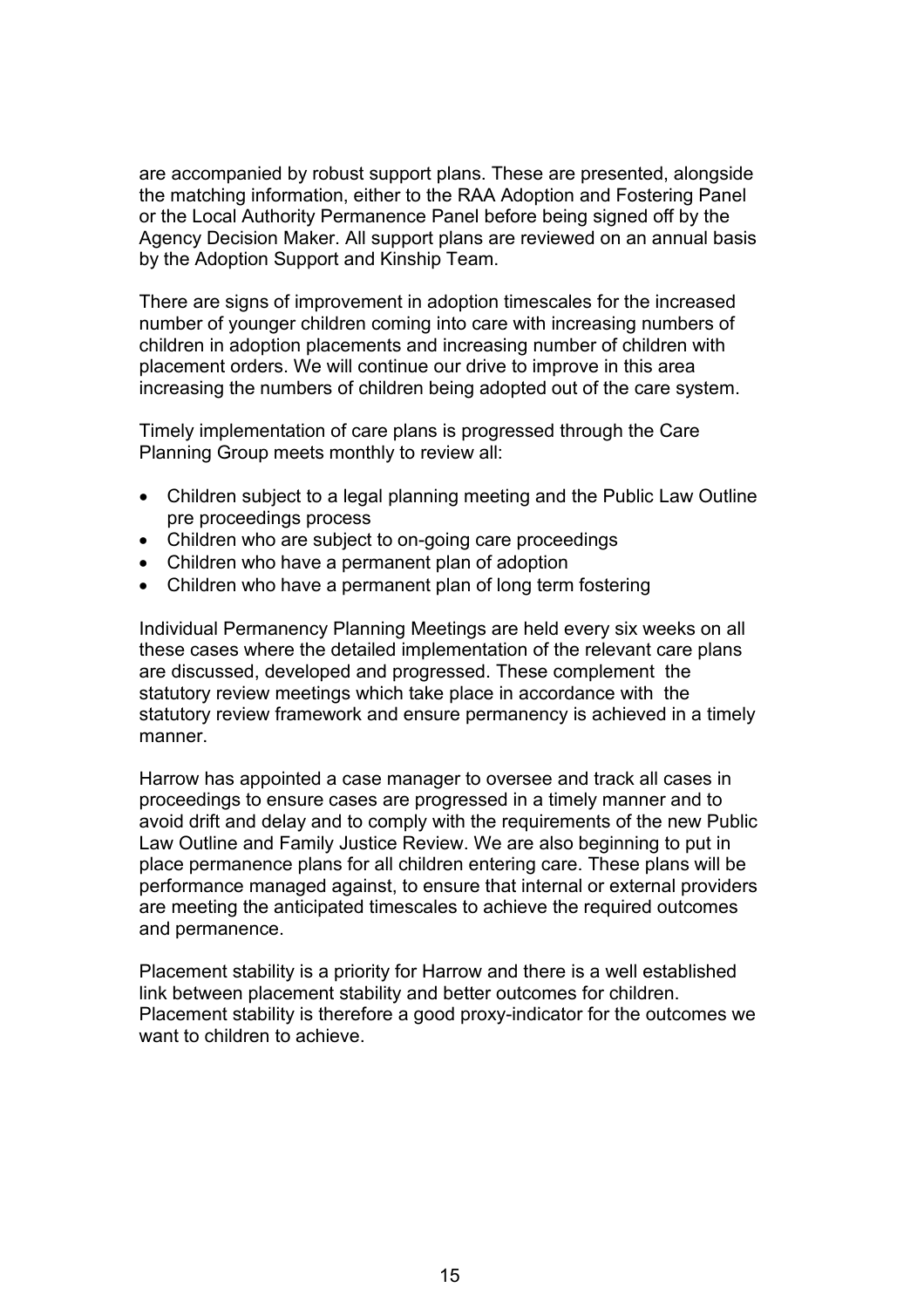

The above graph shows the placement stability for each current CLA aged under 16 who has been looked after for 2½ years or more. Harrow has made steady progress towards better placement stability for children, and in 2017-2018, Harrow performed better than our statistical neighbours and the England wide average.

An important element of placement stability and suitability is placing children close to their local area and connections whenever it is safe to do so. Placing children within borough is a particular challenge for London based local authorities due to the paucity of affordable housing. Despite this, Harrow performs better than our statistical neighbours when it comes to placing children in borough, and this is due to strong commissioning arrangements and active foster carer recruitment activity.



#### **CLA placements out of borough** (Sept 2019)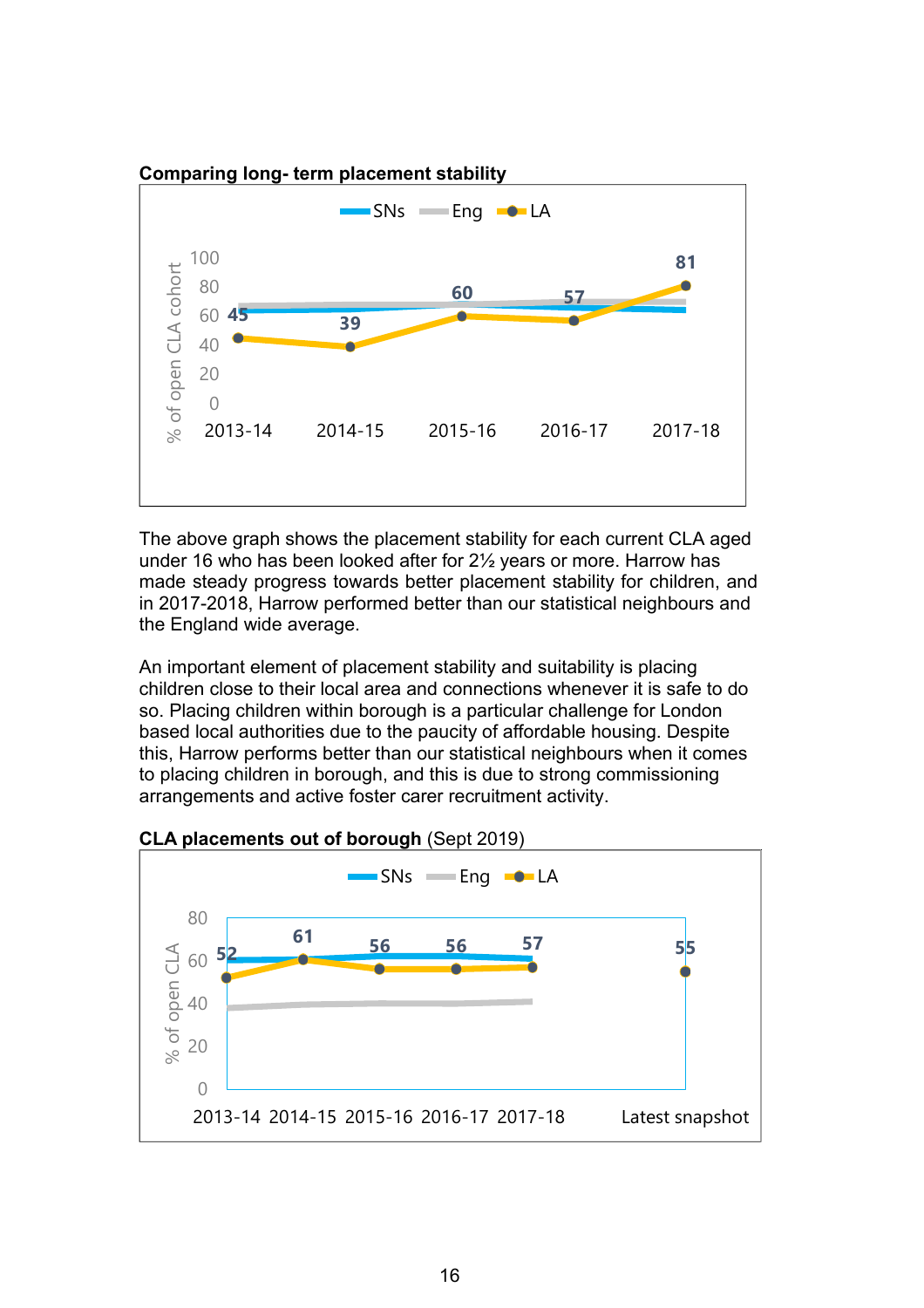# <span id="page-16-0"></span>**6. Services**

This section contains an analysis of the services that we commission. The decision for a child or young person's placement is based on their assessed needs, and additional resources and support may be sought through the weekly Access to Resources Panel.

The WLA Dynamic Purchasing Vehicle for foster placements and children's homes was launced in April 2019. This has expanded our reach to other providers locally and nationally to better meet the needs of children and young people.

#### 6.1 Adoption and Special Guardianship Orders

Harrow has an effective and longstanding adoption partnership with Coram. In 2019, Harrow became the lead local authority in the Coram Ambitious for Adoption Regional Adoption Agency (RAA). This is a unique model involving the commissioning of a leading Voluntary Adoption Agency to manage the adoption service across Harrow, Redbridge, Bromley, City of London, Waltham Forest, Hillingdon and a further 4 local authorities are in the pipeline to join (making a total of 10 LA in partnership with Coram). The RAA gives Harrow access to the pool of adopters recruited by Coram and as the LA are not all geographical neighbours, it gives scope for the children to be placed within the region. However, when this is not possible, to prevent drift and delay, interagency placements are sought.

Coram has taken the lead on all adoption work in the Regional Adoption Agency (RAA), including adoption recruitment, assessment, family finding, post adoption support and letterbox contact. Recruitment to a Central Adoption Panel has been successful, and the Panel has been operational since July 2019. Since July the Harrow Adoption and Fostering Panel became the Permanence Panel with a single focus on Fostering and Permanency, including consideration of SGO assessments and support plans.

Coram staff are located alongside the social work teams in Harrow Civic Centre, which has facilitated a positive and close working relationship and supported permanency planning to begin at an early stage of the child's journey. This has included early permanence (EP) carers – i.e. concurrent carers and fostering to adopt carers.

Children in need of adoption support have a comprehensive assessment and have a wide range of services available. Harrow has made considerable use of the Adoption Support Fund to ensure all adopted children have access to appropriate therapeutic support.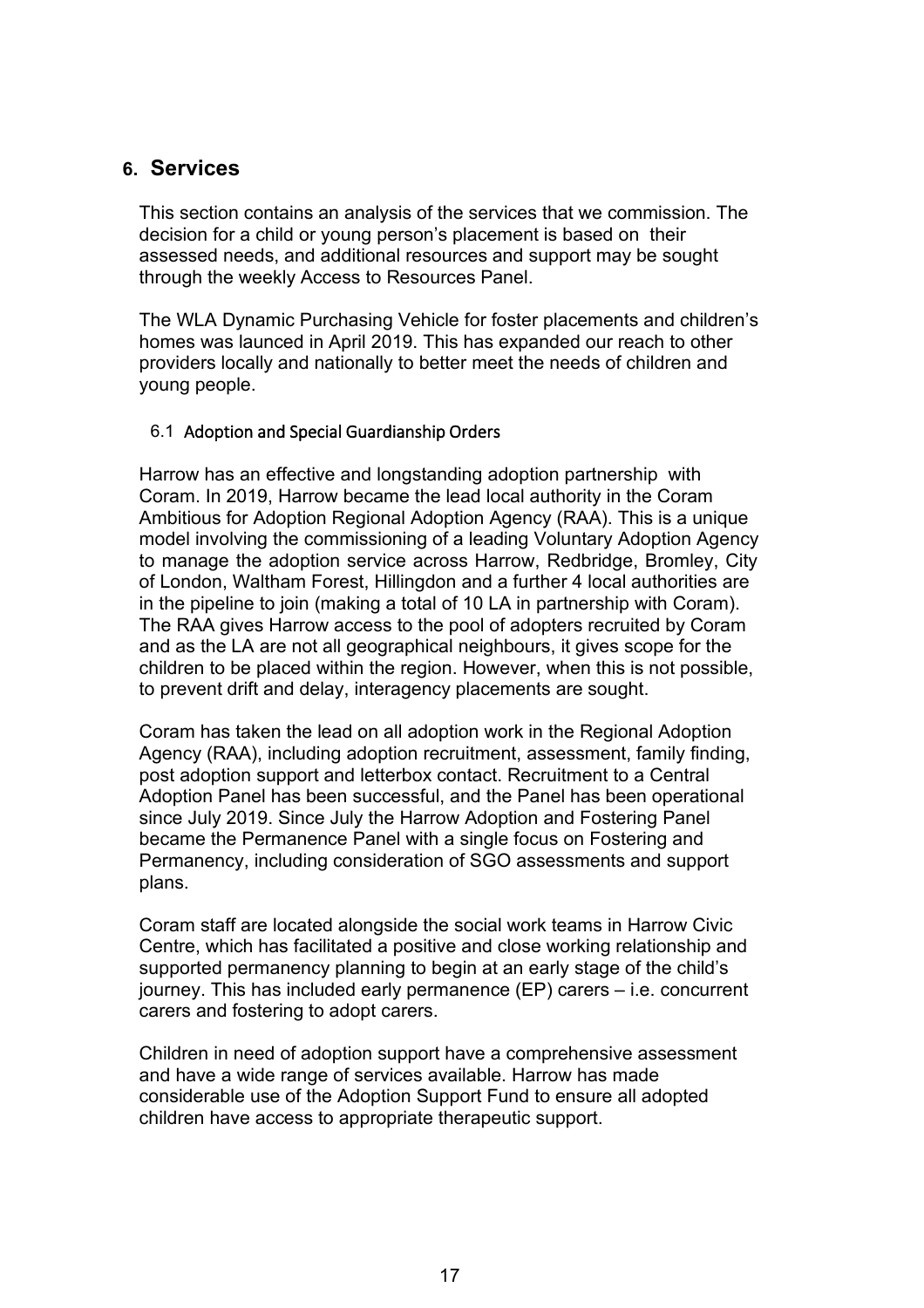Harrow has consistently performed better than our statistical neighbours on the adoption scorecard. Data for latest three year averages (2015-18) are as follows:

- The average time (days) between a child entering care and moving in with its adoptive family, for children who have been adopted - Harrow - 454 days, SN average – 547
- The average time (days) between a local authority receiving court authority to place a child and the local authority deciding on a match to an adoptive family - Harrow - 153 days, SN average - 224
- Percentage of children who wait less than 14 months between entering care and moving in with their adoptive family - Harrow - 58%, SN average  $-49\sqrt[7]{7}$

# 6.2 Internal Foster Care

Harrow Council has a well established and supportive in-house fostering team. As of 31st March 2019, Harrow had 66 approved fostering households, with 83 individual children placed with in house foster carers. The benefits of placing children with in-house carers are many: it ensures children can maintain their local connections to schools, GPs and support networks; we know foster carers are receiving high quality support and training; and placement moves are minimised as supervising social workers complete minimum 4 weekly visits to in house carers. In 2019, Harrow placed a greater percentage (43%) of CLA in our own provision compared to our statistical neighbours (36%) and in-house fostering is the preferred option for children who are looked after, wherenever this meets their assessed needs.

The Fostering Recruitment Plan sets out the plan to increase the numbers of foster carers to meet local demand. Harrow regularly reviews and monitors the fostering recruitment plan via the following mechanisms:

- Monthly performance reports on recruitment and assessment activity provided to Head of Service, Corporate Parenting
- Quarterly meetings between the Fostering Service and the Communications Team
- Quarterly reports to the Harrow Adoption and Fostering Panel
- Key fostering recruitment data reported at monthly Children's Services performance meetings
- Key fostering recruitment data reported to the Department for Education (DFE) and used to compare with statistical neighbours

<sup>7</sup> Adoption scorecard data for 2018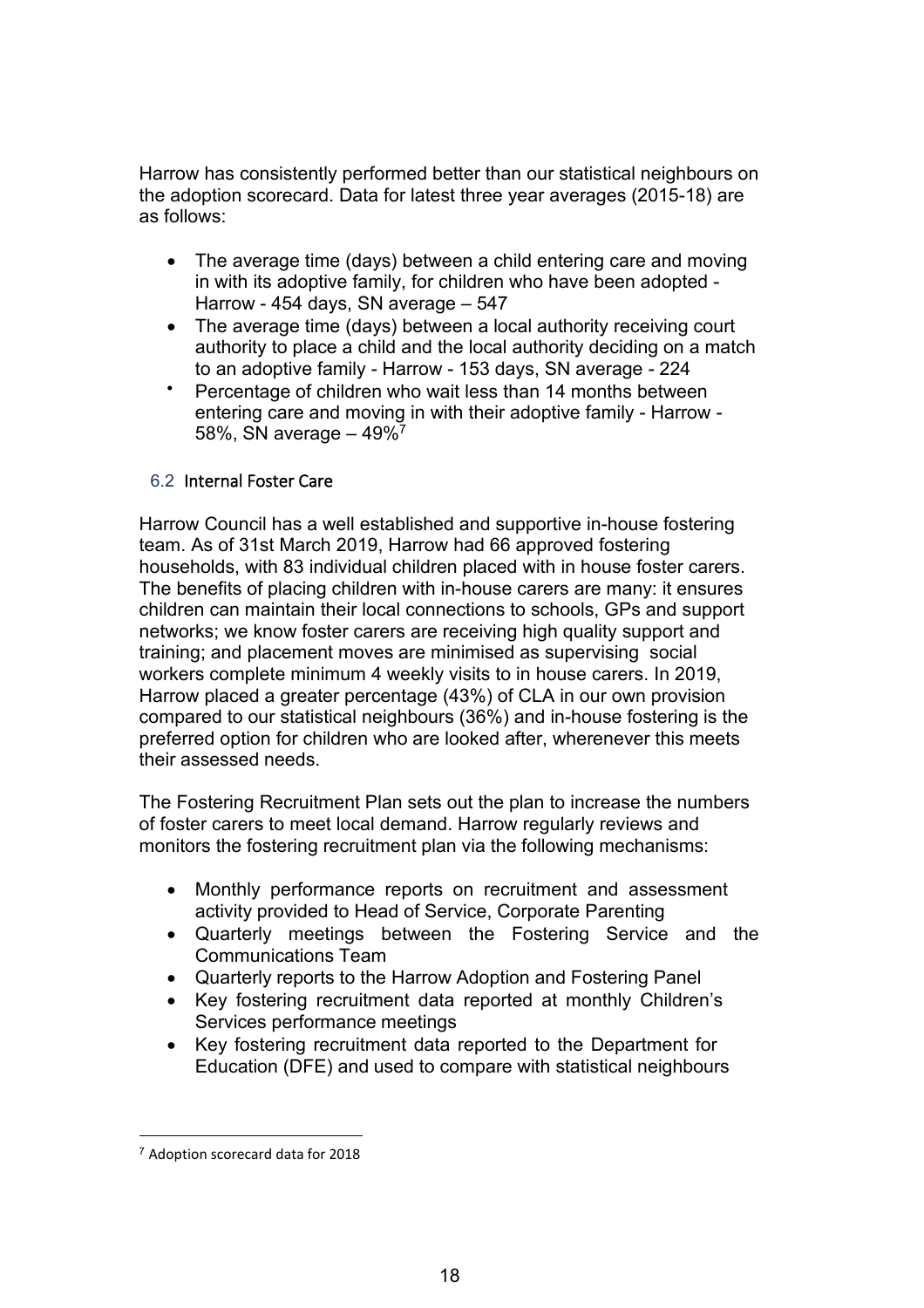- In depth needs analysis carried out on quarterly basis by the Team Manager and Training and Development Officer to inform and update the recruitment strategy
- A target of approving 8 fostering households = an additional 10 placements for financial year 2019/2020.

#### 6.3 Foster Carer Demographics

The graph below illustrates the ethnic background of Harrow foster carers, compared to the Harrow CLA population. Nearly 45% of Harrow foster carers identify as "black or black British", followed by 35% of carers who identify as "white". Approximately 16% of foster carers identify as "Asian of Asian British" and only 4% of carers identify as belonging to an "other" ethnic group. While there may be differences in recording and selfidentification, there appears to be a need to recruit more foster carers of "mixed" ethnicity and "other ethnic" groups. In the meantime, foster carers have access to a diverse and supportive training package to support them to meet the identity (and other) needs of children placed in their care.



The majority of foster carers registered by Harrow Council Fostering Team are aged between 40 and 70 years. The majority of foster carers are currently aged in their 50s.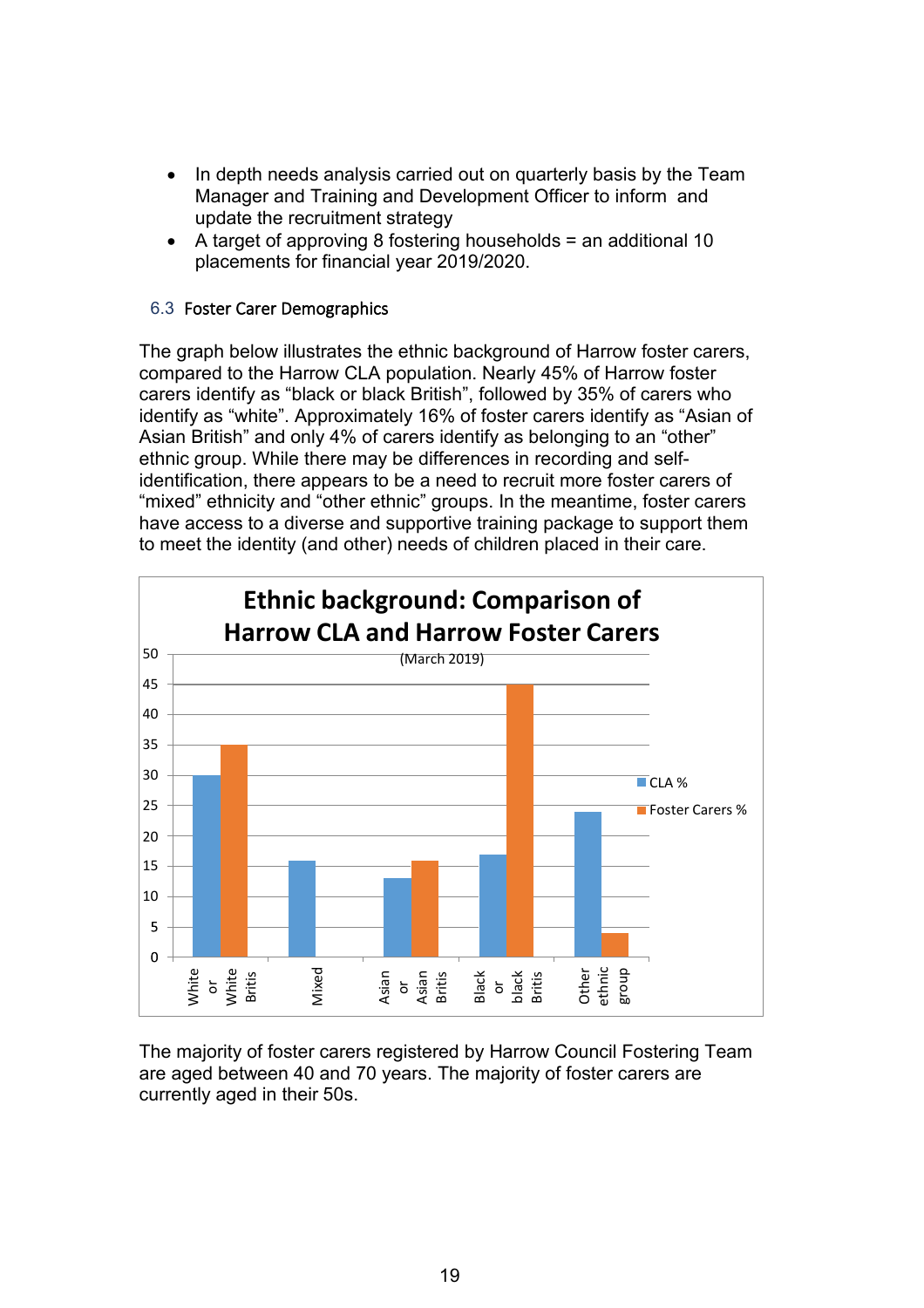

A central project within the WLA programme has been to develop a framework agreement to deliver more efficient commissioning arrangements for looked after children placed with external Independent Fostering Agencies (IFAs).The aim is to exploit the West London Boroughs' combined purchasing power to deliver financial efficiencies and a diverse and quality assured market, with clear pricing frameworks and specifications.

We have also sought to achieve the following benefits to improve accommodation:

- Sufficiency requirement the framework has enabled Harrow Council to deliver its obligations and ensure a greater proportion of our foster placements are within a 20 mile radius of the borough.
- Market development by awarding a framework contract for four years the West London boroughs will communicate a clear message of our joint intention to stimulate the growth of local capacity. This will be achieved by giving providers on the framework the confidence to increase their recruitment of local foster carers, resulting in more placement choice for commissioners and children and decreasing the likelihood of costly placement moves.
- Improvement in quality by robustly specifying, tendering and monitoring Independent fostering placements within the framework IFA placements will be delivered to a better standard of quality and any underperformance will be subject to rigorous processes as set out in the Terms and Conditions of the IFA contract.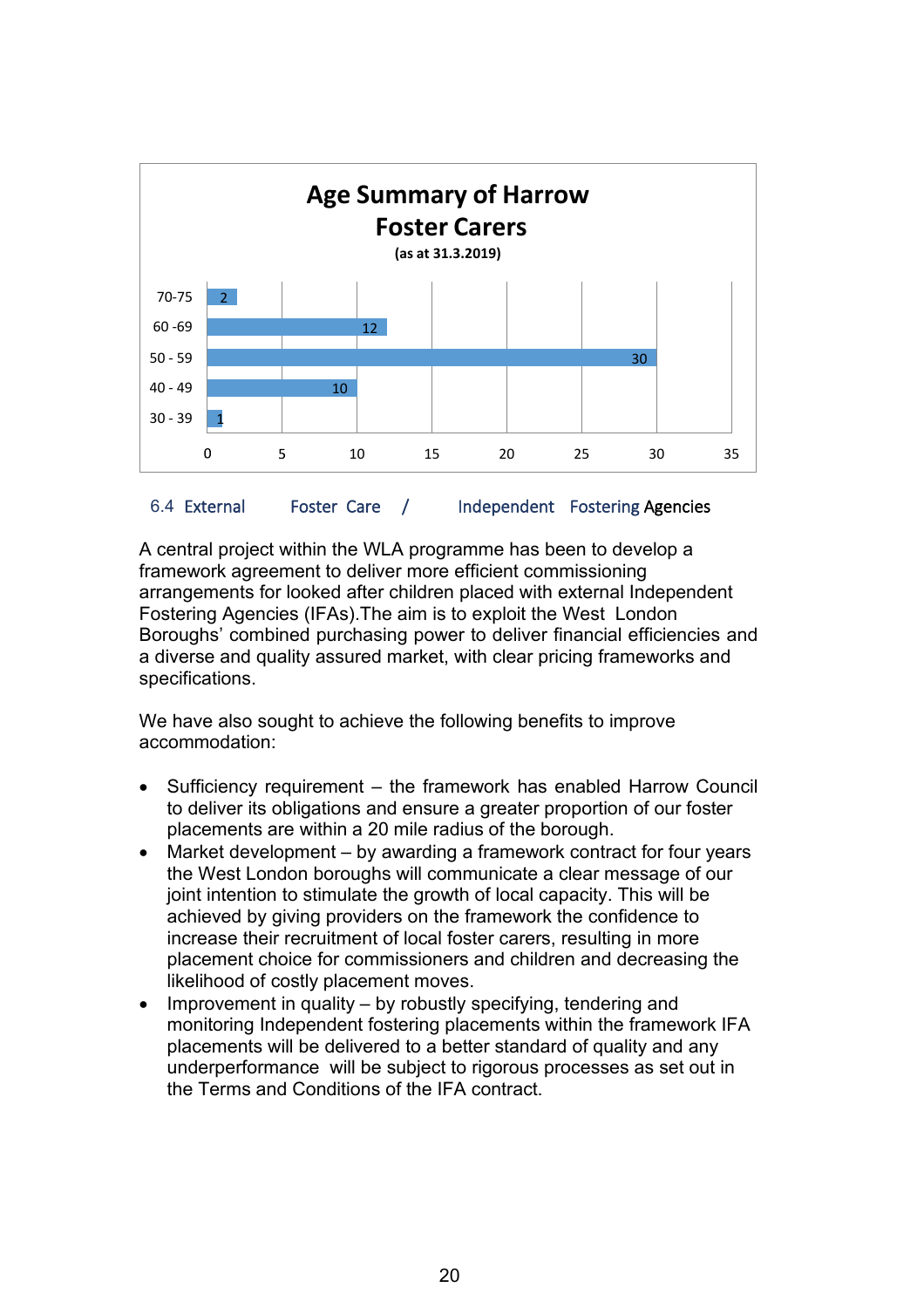- Contract management commercial contract management of the framework will be facilitated by the WLA in partnership with the boroughs ensuring robust quality performance management of providers.
- Placement searches/negotiation having a framework of approved providers with tendered prices, discounts, specifications and referral processes will reduce officer time required for finding and arranging placements.

#### 6.5 Children and Young Adults Disability Service (CYADS) and Internal Residential Care

The Children and Young Adults (0-25) Disabilities Service (CYADS) proactively supports children and families in a person centred way. This includes making sure the journey from childhood to adulthood is simplified in a 0-25 team of social workers. With a team manager dedicated to supporting disabled children 0-18 and a Transitions team manager based in the same service supporting young people into adulthood, the child and its family now have dedicated managers and Senior practitioners to work together and support the journey into adulthood.

Referrals, assessments, and planning are done jointly with SEND and Clinical Commissioning Group (CCG) services for the most complex and vulnerable children. This has improved the implementation of EHCPs and greater access to continuing healthcare funding for the most disabled and complex children. Tripartite panels (Health, Social care and Education) review and make funding decisions about children with the most complex needs. A Dynamic register of those children is maintained by the CCG and allows a multidisciplinary approach to supporting the most vulnerable disabled children and disadvantaged homes. Disabled chidren and young people and their families are able to access services such as short breaks, and social care packages where appropriate. In order to meet their assessed needs Harrow provides a comprehensive local offer, published on its website, that allows families to see what is available for their child and themselves as carers.

A crisis response pathway is well established as part of the CYAD service to provide a more rapid and joined up approach to escalations of behaviour and difficulty in the home. This is having a positive impact, and feedback from families has been overwhelmingly positive. This has helped successfully divert children with a learning disability and / or autism from crisis and Accident and Emergency (A&E) admission and helped them remain at home with their family. The *Harrow Joint Commissioning Strategy for people with learning disabilities and with autistic spectrum conditions 2015 – 2020* and the *Harrow SEND Strategy 2019-2024* further underpins the work in this area.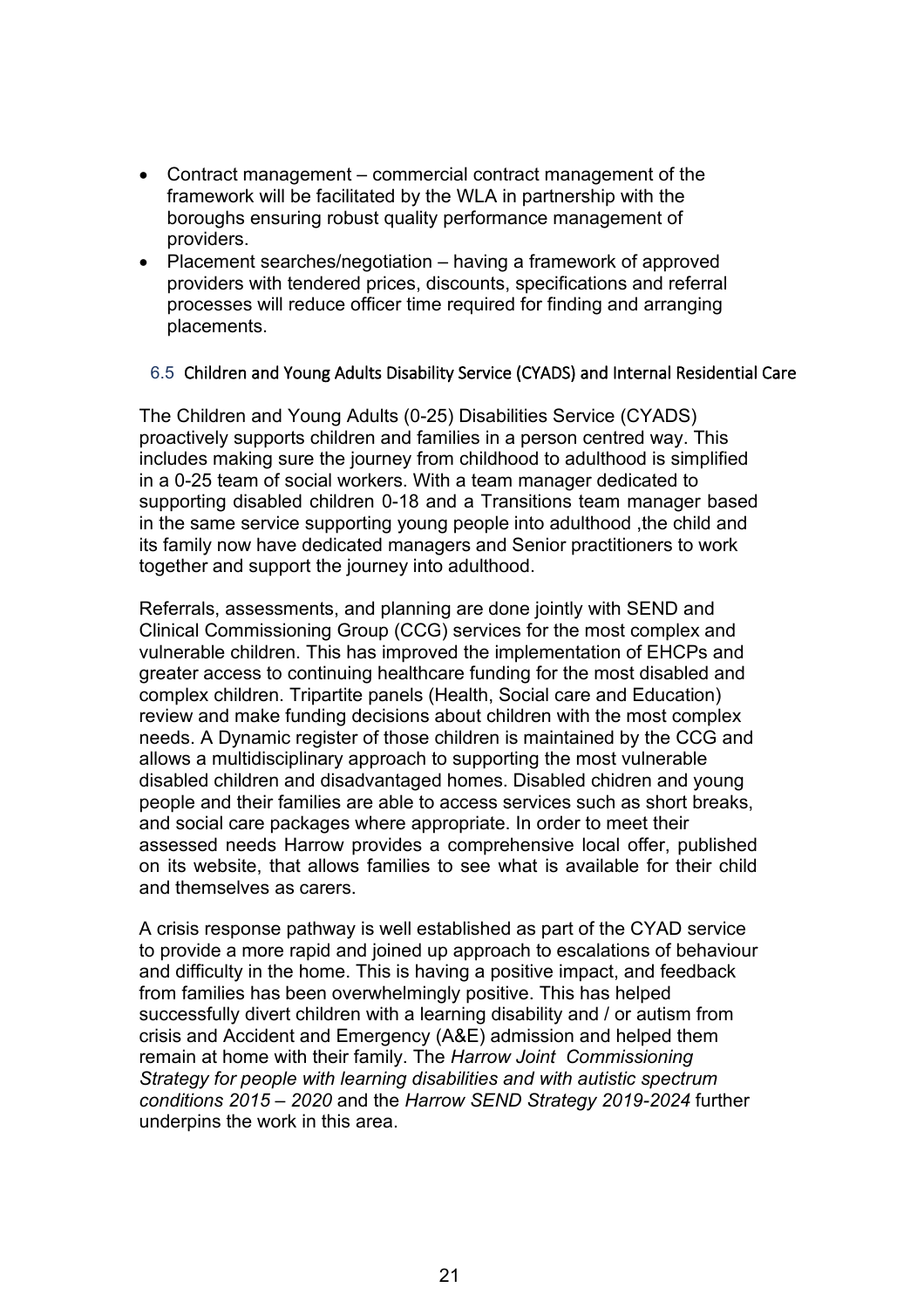Harrow operates one short-break children's residential home. It was judged to be outstanding at its most recent Ofsted inspection in July 2019. This home has achieved outstanding in every inspection for the last 11 years. The Firs is a residential short breaks unit for children with disabilities offering short breaks for children with a high level of need and challenging behaviour. The unit offers short breaks to 30 children with disabilites.

# 6.6 External Residential Care

Harrow's Access to Resources team manage the placements of children in residential children's homes. Our practice is to only place children in homes which have been graded Good to Outstanding by Ofsted. If a children's home is downgraded while a Harrow child is placed there, then the risk will be assessed and managed in partnership with the allocated social worker and the placements team. The Head of Service and Divisional Director are notified of any children's homes which require improvement or are inadequate.

The Access to Resources team has a robust system regarding the commissioning and procurement of external placements. All external placements have appropriate contracts and Service Level Agreements in place and all arrangements are reviewed and monitored on a regular basis.

# 6.7 Parent and Child Assessment Placements (including mother and baby placements)

We have increased our number of in house foster carers to take parent and child placements and we also utilise a preferred list of providers for IFAs and Residential placments through WLA frameworks and agreements. An enhanced payments system for in house carers is also utilised on a needs led basis where there is evidence of additional complexity.

# 6.8 Semi-independent placements and Care Leavers

In 2019, unregulated semi-independent placements of children in care gained national media attention and much needed scrutiny. Harrow has a longstanding policy of not placing children under 16 years of age in semiindependent placements, alongside a robust commissioning and review framework of semi-independent placements in parternship with the WLA.

In December 2019, the Access to Resources team completed a review of semi-independent placements for young people under the age of 18. The review identified the following:

• 38 children (16-18 year olds) were placed in semi-independent Accommodation. This represents 20% of the CLA population.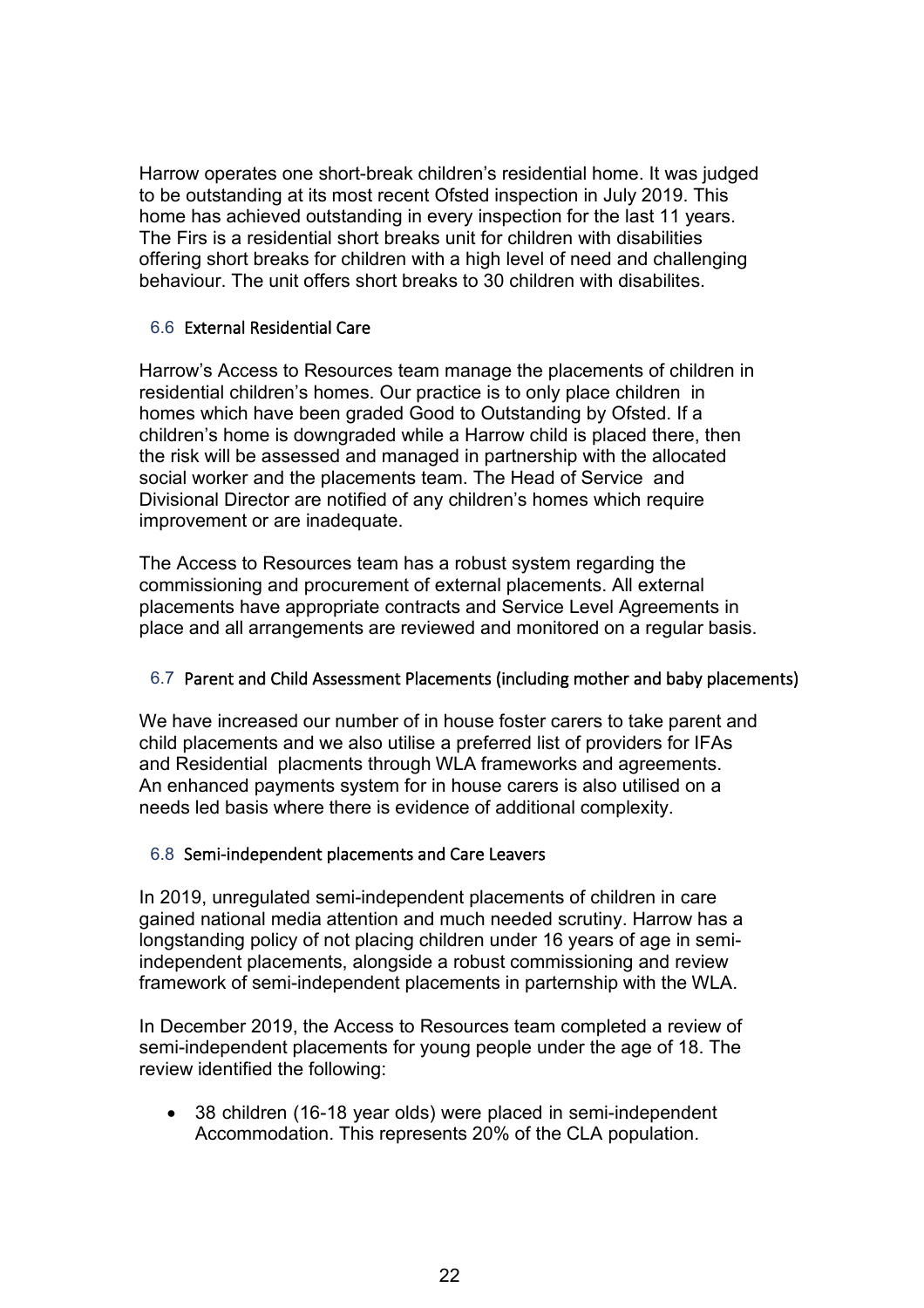- 23 of the 38 children (60%) were UASC, and of these, 21 were placed in specialist placements for UASC (others have been placed in other semi-independent provision to meet their specific needs)
- All 38 young people were placed in accommodation with 24:7 support provided
- Placement stability for this group was good with 89% (34 young people) having only 1 placement move within the last year

#### 6.9 Partnership with Housing

Harrow is developing other local partnerships with local providers to ensure a sufficient range of appropriate semi-independent provision to meet the diverse needs of our looked after and care leavers population. Harrow Children and Families and Housing Directorates have jointly updated the CLA/ Housing protocol in relation to homeless 16 and 17 year olds to ensure processes and responsibilities are clear between the two departments.

A Leaving Care charter, developed with young people clarifying what support and accommodation they can expect from the local authority is in place. An Independent skills manual has also been developed to assist them to prepare for independence and progress their pathway plans. Harrow has also produced a Staying Put policy enabling Care leavers to remain living with their foster carers beyond their 18th birthday, providing appropriate support to those who need a longer transition to independence.

# <span id="page-22-0"></span>**7. Commissioning**

Harrow has a robust approach to commissioning placements. The majority of placements for young people aged 16+ are secured via the West London Alliance (WLA) Framework for Semi-Independent Accommodation.

The WLA Semi-Independent Framework expires in March 2020. As such the WLA, lead borough Hammersmith & Fulham with input from other WLA authorities are working on a replacement procurement vehicle (Semi-Independent Accommodation and Support Dynamic Purchasing Vehicle).

Harrow also commissions the following block contracts under the West London Alliance List Agreement for the provision of Semi-Independent Living Services

• 29 Semi-Independent placements with 24:7 support– West London YMCA (Roxeth Gate)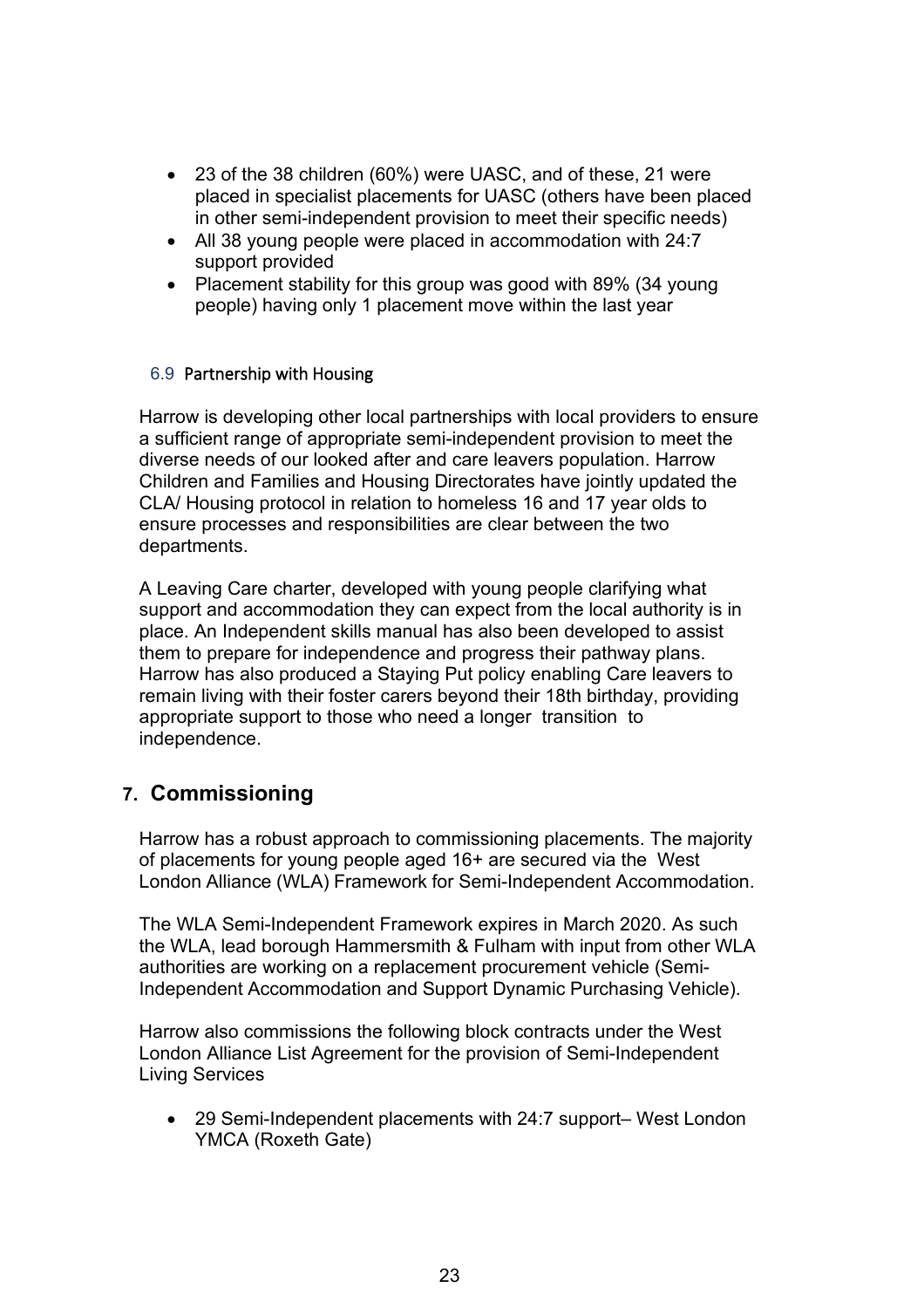- 8 Semi-Independent placements in supported lodgings West London YMCA
- Floating Support for care leavers moving into independent living Centrepoint Soho

# 7.1 WLA Accreditation

With financial and officer support from local authorities, the WLA also introduced an accreditation scheme for unregulated 16+ services in August 2019.

Included in the scheme are semi-independent services, hostels, supported lodgings and floating support services. The scheme will support the oversight of quality of support services and provision of accommodation. This will also form part of the decision making when undertaking placement searches and considering responses – as to whether or not providers have meet the required standards for WLA accreditation. This will also be a key factor in the award of contracts under the new dynamic purchasing vehicle when it goes live in 2020.

# 7.2 Sufficiency

The WLA Framework and accredited providers have delivered a good sufficiency of placements for 16+. As such only a small number of nonframework providers are used. Several of these are established local providers including a previous in-house foster carer who has developed a semi-independent provision with a high level of support; placement stability is strong and feedback from social workers and young people is excellent. Harrow also continues to independently commission Gayton House, a specialist UASC provider for 30 young people based in Harrow.

# 7.3 Monitoring

The Placements Team undertake monitoring visits to providers. Monitoring frequency varies dependent on whether these are solely Harrow providers or also used by other boroughs. The team will particularly focus on those that are non-WLA providers or where there may have been any issues highlighted by social workers. Harrow commissioned provision is monitored quarterly with additional visits made as and when necessary. Information is also shared across the local authority partners, monitoring information can be uploaded to CarePlace and in the event of any concerns and joint work undertaken with WLA or via a lead LA to address these with providers.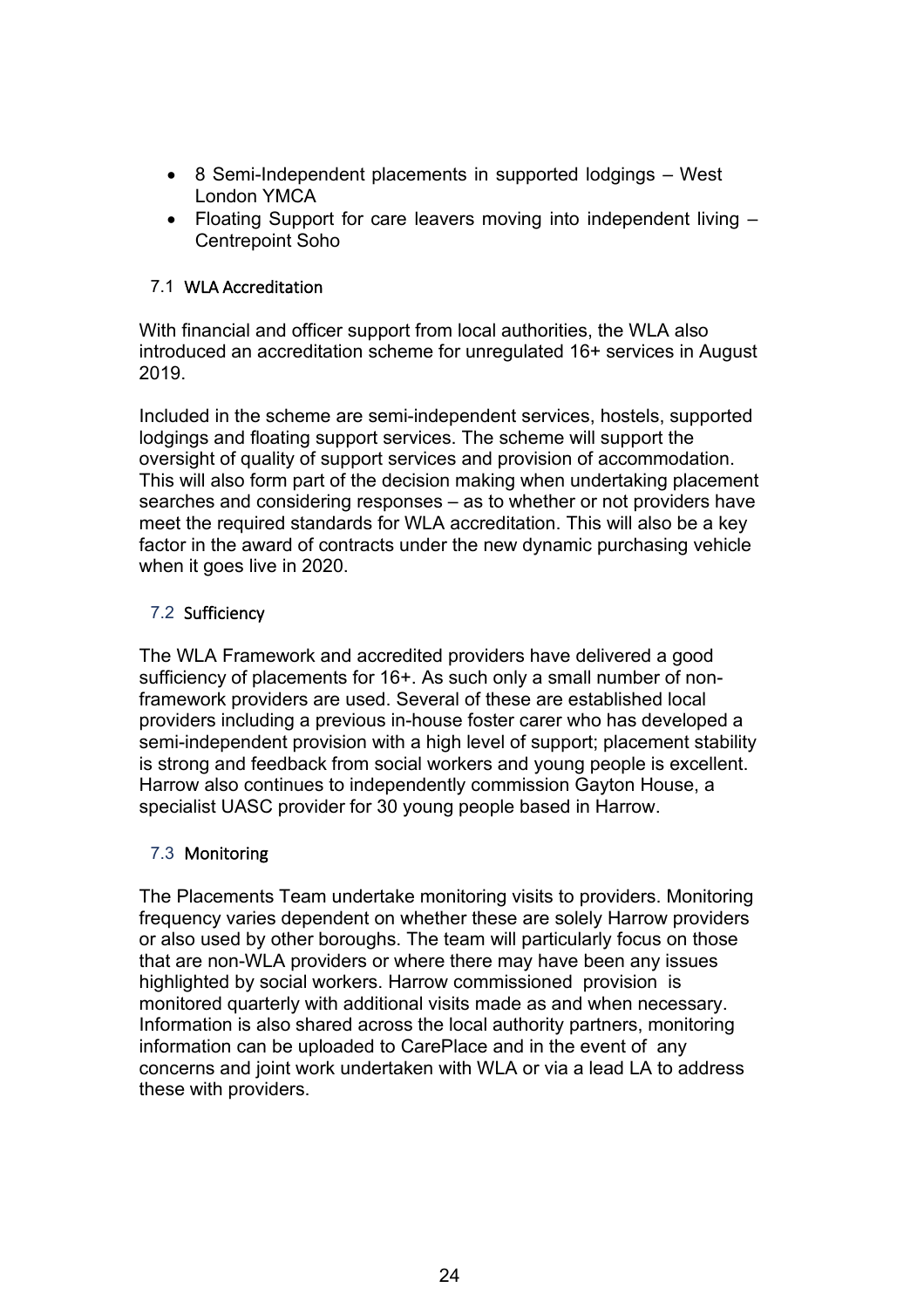# 7.4 After Placement / Safety

An individual placement agreement meeting is signed off by the provider and the local authority and this is reviewed if there are any concerns. Providers send monthly reports to the social workers to give written updates on the progress of children's development and well-being. Monitoring takes place annually (or quarterly if it is a Harrow-commissioned provision). If there are concerns with a provider regular meetings take place until issues are resolved. If serious issues occur – a placement move would be considered to ensure the safety and wellbeing of young people.

# 7.5 Review of Placement via Panel

New placements are agreed /ratified at the weekly **Access to Resources Panel** at which point review timeframes are considered. **Monthly review panels** consider whether the young people are getting the best out of their placements and whether either the provider needs to be challenged, a new placement considered or additional support or input is required from the social worker or another professional. Cases are then reviewed again at a following panel to avoid drift and delay.

# 7.6 Tripartite Panel (Health, Education & Social Care)

Placements secured to meet the needs of children leaving Tier 4 specialist provisions (e.g. mental health) or which have an element of therapeutic support are presented at the monthly Tripartite Panel to seek joint funding. The Tripartite panel also reviews joint-funded cases and scruntinises whether placements provide evidence based services to meet the needs of the child /young person.

# <span id="page-24-0"></span>**8. Conclusion**

Harrow is committed to commissioning the right accommodation and support services to ensure the best possible outcomes for every child and young person. Our sufficiency strategy is based on the foundation of three core principles:

- Children first
- Keeping families together wherever possible
- Early permanence and placement stability

Harrow has safely maintained a low rate of children who are looked after, and this is underpinned by a strong focus on delivering effective Early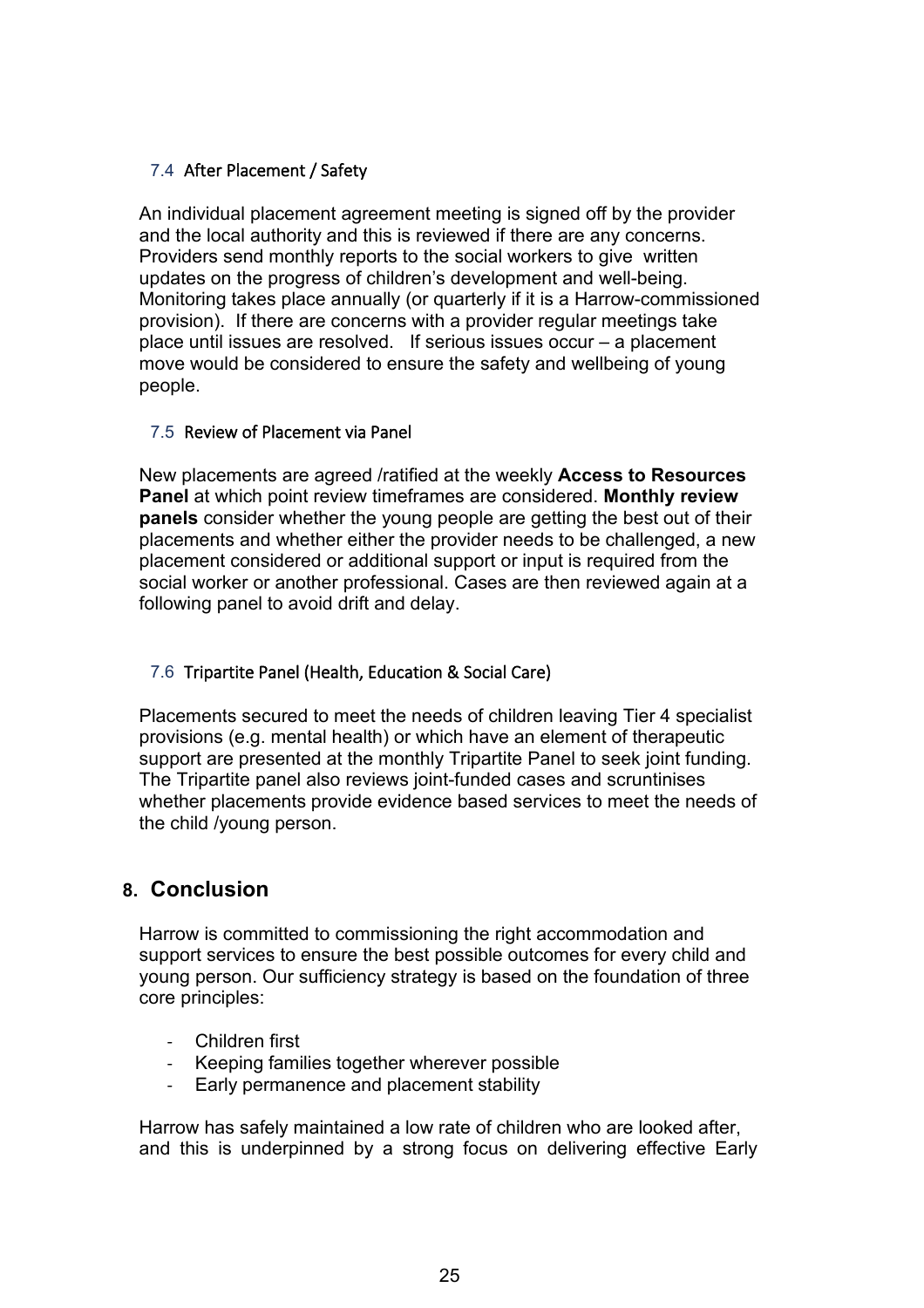Support Services to children and their families. Where children are not able to safely live with their parents, other family members and friends are explored as Special Guardianship carers, and achieving early permanence and placement stability is a priority across Children's services.

Whilst there has been much progress in developing our range of internal and external services to ensure sufficiency of accommodation, we face the dual challenge of additional demand for services and increasing pressure on Council budgets. The actions set out in the attached action plan are designed to improve the quality of services for our most vulnerable children and young people, and improve how effectively we meet their needs and improve the outcomes that they achieve.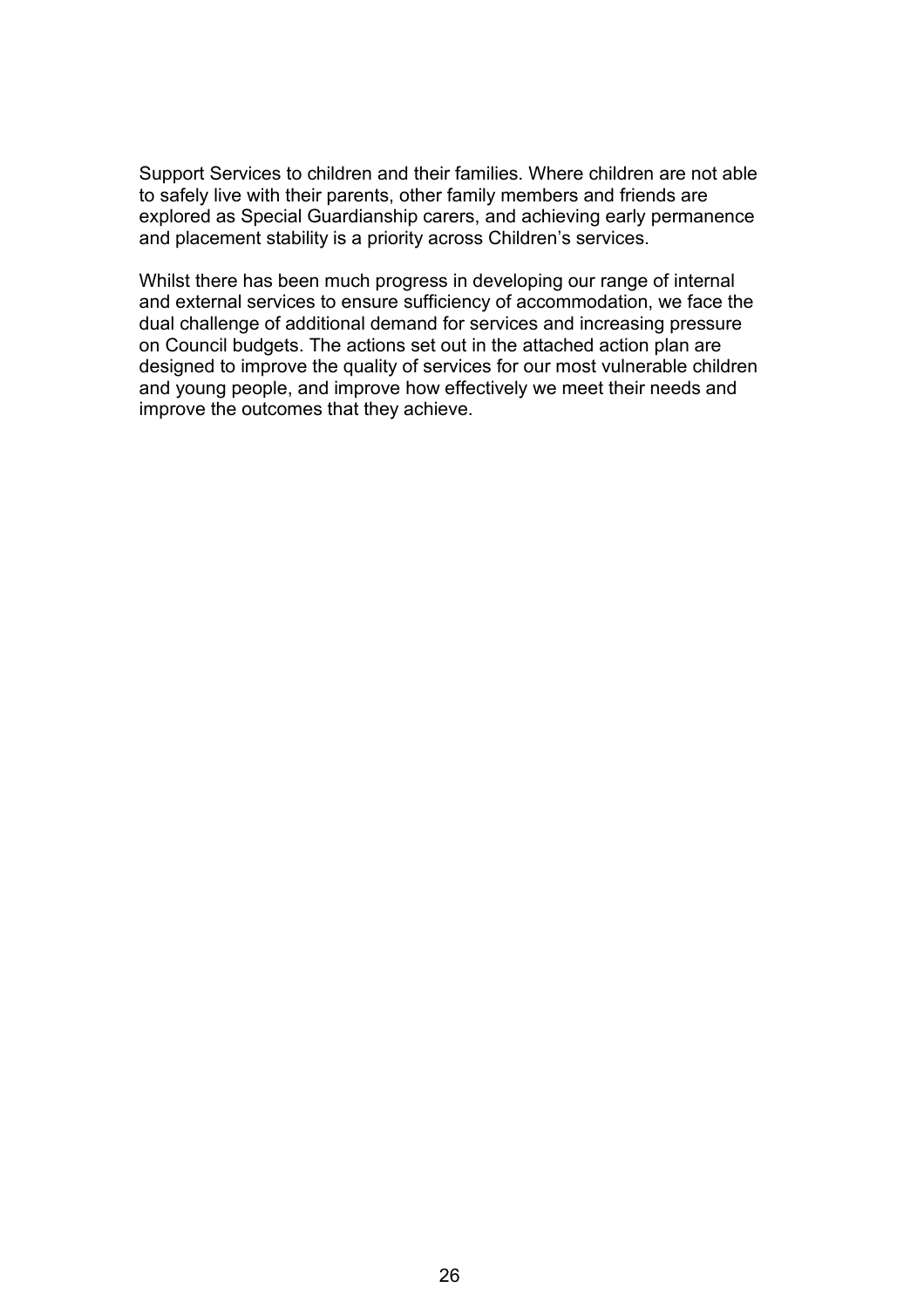# **9. CLA Placement Sufficiency Action Plan: Dec 2019 - March 2021**

<span id="page-26-0"></span>

| <b>Action</b>                                                                                                                                             | <b>Owner</b>                                                                                           | <b>Deadline</b>     | <b>Progress</b>                                                                         |
|-----------------------------------------------------------------------------------------------------------------------------------------------------------|--------------------------------------------------------------------------------------------------------|---------------------|-----------------------------------------------------------------------------------------|
| 1. Regularly review the<br>Children's services<br>Analysis Tool (ChAT) to<br>understand the needs<br>and profile of Harrow<br><b>CLA and care leavers</b> | <b>HOS Corporate</b><br>Parenting; TM Access<br>to Resources Team;<br>Snr Practitioner,<br>Performance | Quarterly<br>review | The ChAT tool is<br>reviewed regularly<br>during SMT and<br>informs the service<br>plan |
| 2. Review and<br>accreditation of semi-<br>independent<br>placements for children<br>and care leavers                                                     | <b>Access to Resources</b><br>Team and WLA                                                             | <b>July 2020</b>    | Draft framework has<br>been circulated                                                  |
| 3. In depth needs<br>analysis of fostering<br>provision to inform and<br>update the recruitment<br>strategy                                               | <b>Fostering Team</b><br><b>Manager and Training</b><br>and Development<br>Officer                     | Quarterly<br>review | Being reviewed in FY<br>2019/2020 Q4                                                    |
| 4. Increase sufficiency<br>of specialist placements<br>for children with<br>complex needs who are<br>at risk of multiple<br>placement breakdowns          | <b>Access to Resources</b><br>Team and WLA                                                             | Quarterly<br>review | Under review at<br>tripartitepanel                                                      |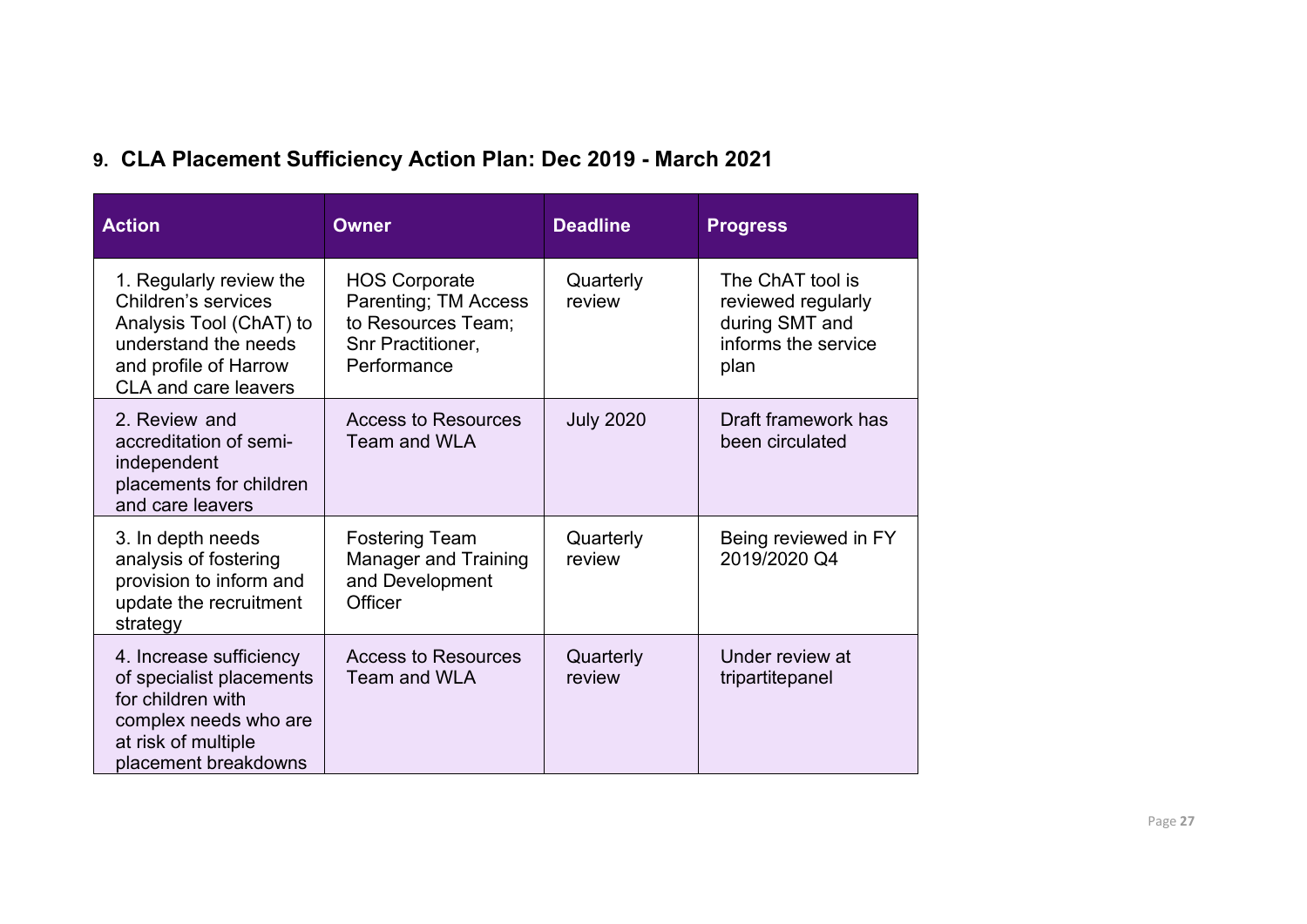| 5. Access to resources<br>panel and monthly<br>challenge panel to<br>review sufficiency,<br>value for money and<br>outcomes of<br>placements and other<br>care packages agreed<br>at panel | <b>HOS Corporate</b><br>Parenting; TM Access<br>to Resources Team;<br>allocated SW and TMs | Weekly and<br>monthly<br>panels | Weekly and monthly<br>placement review<br>panels are embedded<br>in the service and<br>functioning well             |
|--------------------------------------------------------------------------------------------------------------------------------------------------------------------------------------------|--------------------------------------------------------------------------------------------|---------------------------------|---------------------------------------------------------------------------------------------------------------------|
| 6. Access to Resources<br>team to carry out<br>monitoring visits of a<br>cross-section of<br>commissioned<br>placements to enhance<br>quality assurance<br>framework                       | Access to resources<br>team                                                                | Monthly                         | Access to resources<br>team have been<br>focussing on reviewing<br>out of borough<br>semi-independent<br>placements |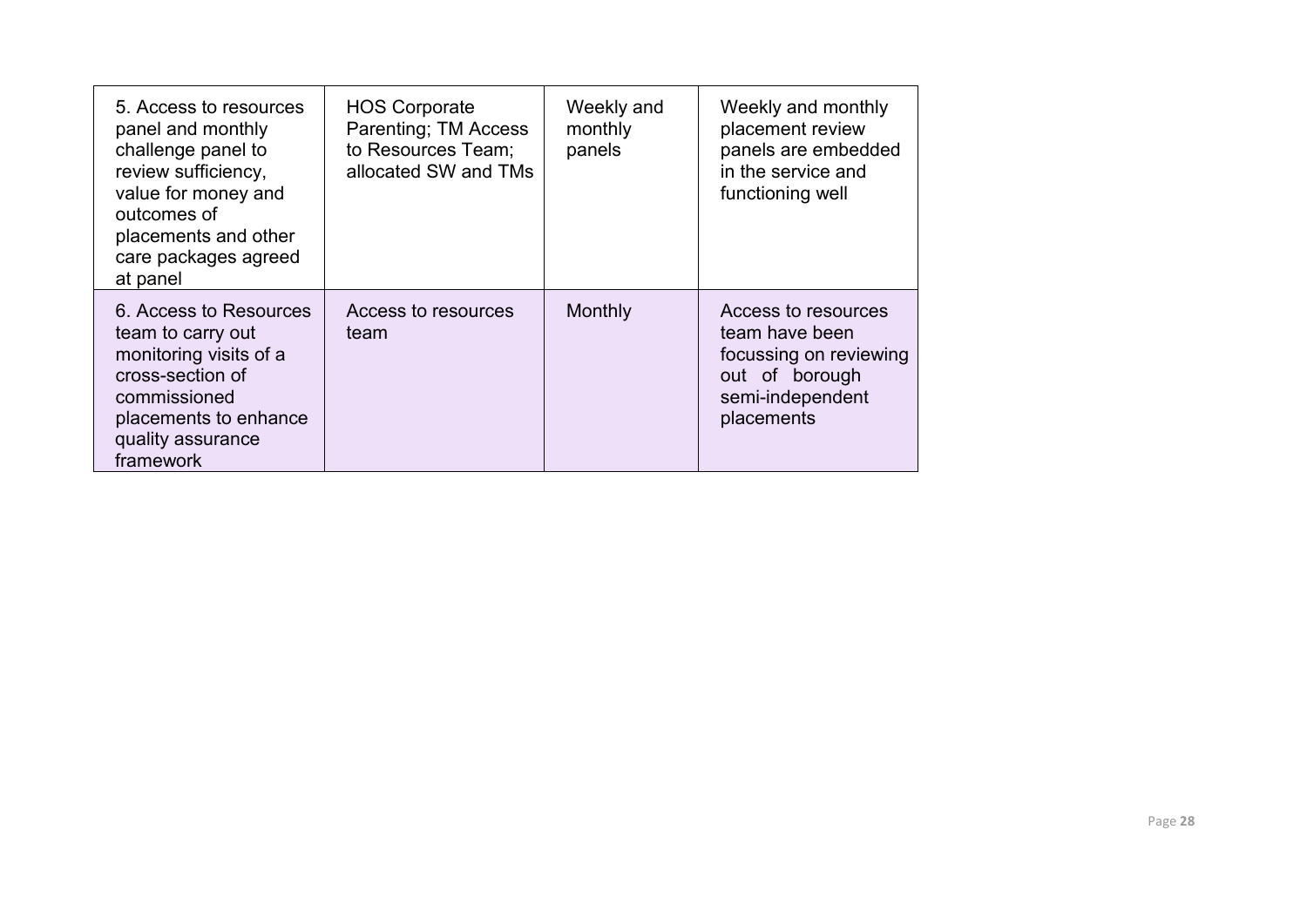| <b>Action</b>                                                                                                   | Owner                                                                                             | <b>Deadline</b> | <b>Progress</b> |
|-----------------------------------------------------------------------------------------------------------------|---------------------------------------------------------------------------------------------------|-----------------|-----------------|
| 7. Triangulate feedback from young<br>people and social workers to inform<br>review of placement commissioning. | Access to resources team;<br>HOS Corporate Parenting and<br>Participation Officer /HOS for<br>Q&A | Annually.       |                 |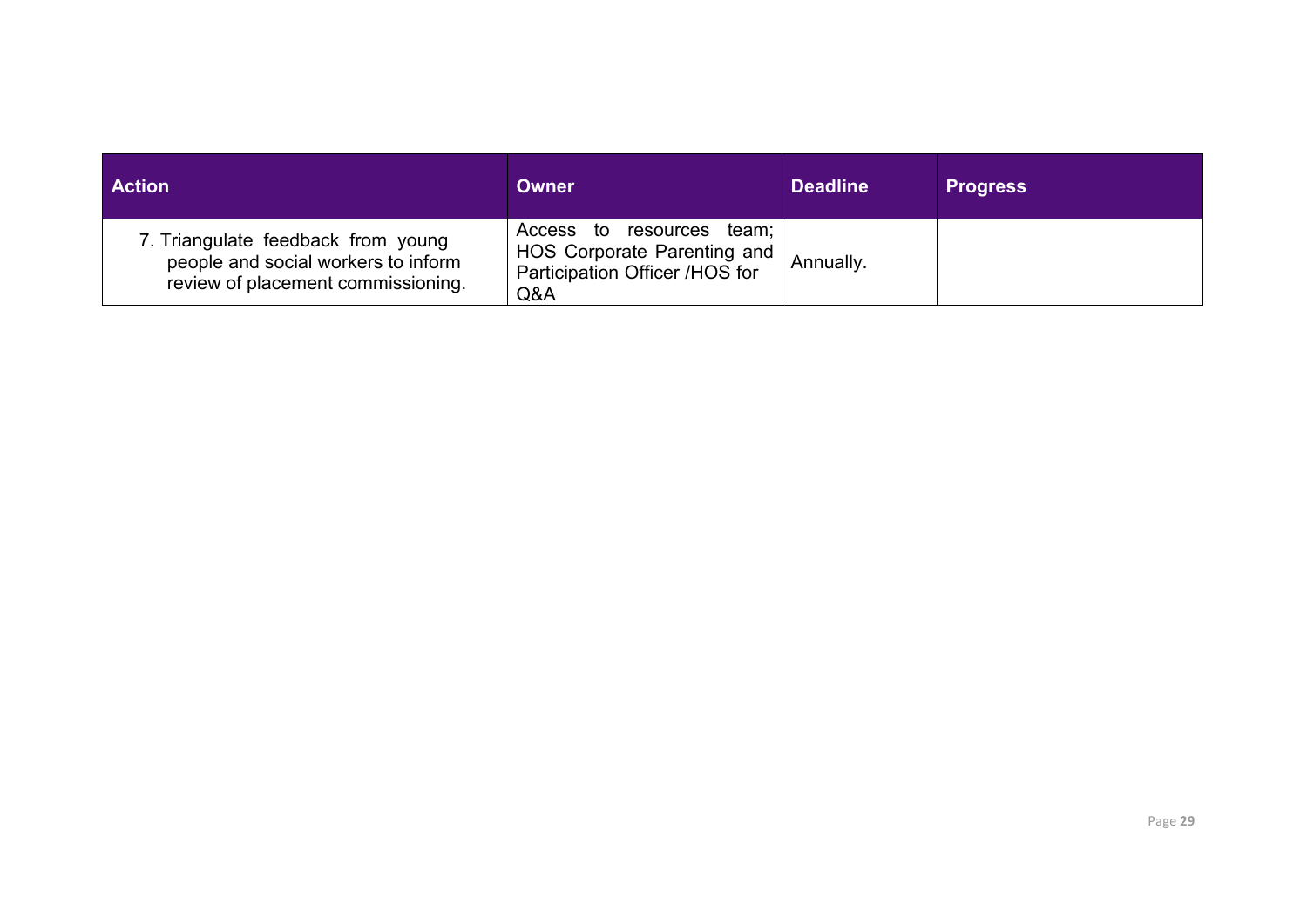# **10.Appendix 1**

# *Department for Education s.251 report for 2018-2019 – Children's Services expenditure snapshot.*

<span id="page-29-0"></span>

| Location               | Sure Start<br>Children's<br>Centres<br>and early<br>years | Children<br>looked after | Other children's<br>and families<br>services | Safeguarding<br>children and<br>young people's<br>services | Family<br>support<br>services | Services<br>for<br>young<br>people |     | Youth Total spending by LA on<br>justice children's and young people's<br>services (including<br>CERA) |
|------------------------|-----------------------------------------------------------|--------------------------|----------------------------------------------|------------------------------------------------------------|-------------------------------|------------------------------------|-----|--------------------------------------------------------------------------------------------------------|
| <b>ENGLAND</b>         | £49                                                       | £405                     | £9                                           | £202                                                       | £96                           | £33                                | £23 | Per head of 0-18 population<br>£819                                                                    |
| <b>LONDON</b>          | £66                                                       | £387                     | £27                                          | £241                                                       | £102                          | £40                                | £24 | £889                                                                                                   |
| <b>INNER LONDON</b>    | £111                                                      | £474                     | £33                                          | £295                                                       | £134                          | £62                                | £35 | £1,144                                                                                                 |
| Camden                 | £269                                                      | £462                     | £99                                          | £262                                                       | £179                          | £121                               | £37 | £1,427                                                                                                 |
| City of London         | £1,150                                                    | £1,009                   | £464                                         | £904                                                       | £131                          | £159                               | £0  | £3,817                                                                                                 |
| Hackney                | £237                                                      | £390                     | £0                                           | £399                                                       | £186                          | £79                                | £24 | £1,315                                                                                                 |
| Hammersmith and Fulham | £41                                                       | £522                     | £32                                          | £380                                                       | £217                          | £24                                | £33 | £1,249                                                                                                 |
| Haringey               | £62                                                       | £533                     | £0                                           | £228                                                       | £88                           | £13                                | £17 | £940                                                                                                   |
| Islington              | £337                                                      | £661                     | £0                                           | £476                                                       | £132                          | £111                               | £37 | £1,754                                                                                                 |
| Kensington and Chelsea | £32                                                       | £383                     | £5                                           | £284                                                       | £229                          | £151                               | £24 | £1,109                                                                                                 |
| Lambeth                | £110                                                      | £522                     | £104                                         | £314                                                       | £61                           | £11                                | £39 | £1,161                                                                                                 |
| Lewisham               | £46                                                       | £530                     | £1                                           | £293                                                       | £149                          | £77                                | £29 | £1,125                                                                                                 |
| Newham                 | £61                                                       | £371                     | £72                                          | £237                                                       | £107                          | £17                                | £63 | £931                                                                                                   |
| Southwark              | £31                                                       | £611                     | £62                                          | £304                                                       | £121                          | £32                                | £46 | £1,206                                                                                                 |
| <b>Tower Hamlets</b>   | £120                                                      | £385                     | £2                                           | £240                                                       | £147                          | £69                                | £37 | £999                                                                                                   |
| Wandsworth             | £82                                                       | £451                     | £0                                           | £295                                                       | £126                          | £75                                | £24 | £1,061                                                                                                 |
| Westminster            | £27                                                       | £374                     | £16                                          | £195                                                       | £93                           | £107                               | £24 | £836                                                                                                   |